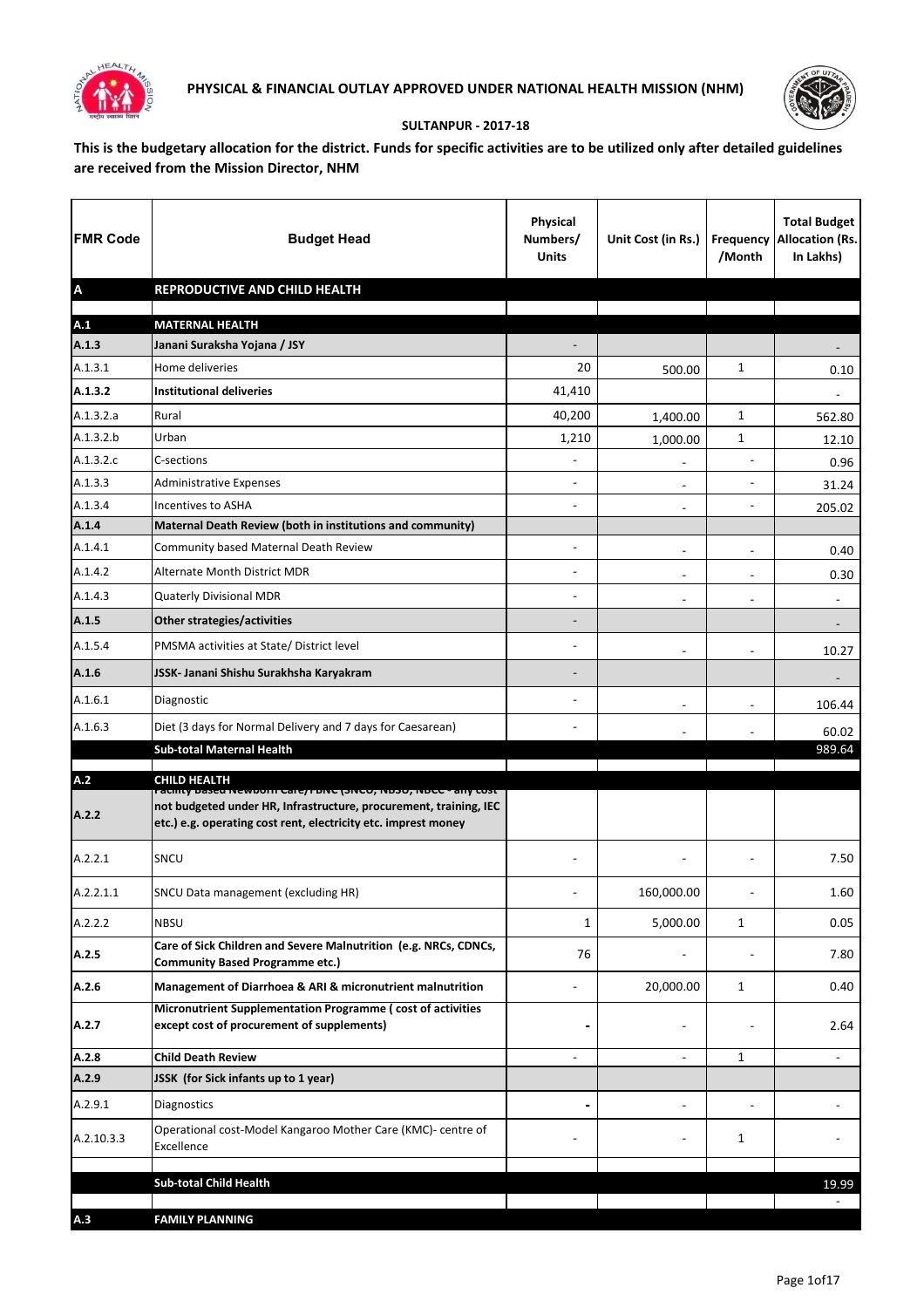| <b>FMR Code</b> | <b>Budget Head</b>                                                                                                                                                                                                                                                                                                                 | Physical<br>Numbers/<br><b>Units</b> | Unit Cost (in Rs.) | Frequency<br>/Month | <b>Total Budget</b><br><b>Allocation (Rs.</b><br>In Lakhs) |
|-----------------|------------------------------------------------------------------------------------------------------------------------------------------------------------------------------------------------------------------------------------------------------------------------------------------------------------------------------------|--------------------------------------|--------------------|---------------------|------------------------------------------------------------|
| A.3.1           | <b>Terminal/Limiting Methods</b>                                                                                                                                                                                                                                                                                                   |                                      |                    |                     |                                                            |
| A.3.1.1         | Female sterilization fixed day services                                                                                                                                                                                                                                                                                            |                                      |                    |                     | 2.94                                                       |
| A.3.1.2         | Male Sterilization fixed day services                                                                                                                                                                                                                                                                                              |                                      |                    |                     | 0.14                                                       |
| A.3.1.3         | Compensation for female sterilization<br>(Provide breakup for cases covered in public facility, private facility.<br>Enhanced Compensation Scheme (if applicable) additionally<br>provide number of PPS done.<br>Female sterilization done in MPV districts may also be budgeted in<br>this head and the break up to be reflected) |                                      |                    |                     | 62.82                                                      |
| A.3.1.4         | Compensation for male sterilization/NSV<br>(Provide breakup for cases covered in public facility, private facility.<br>Male sterilization done in MPV districts may also be budgeted in<br>this head and the break up to be reflected)                                                                                             |                                      |                    |                     | 0.40                                                       |
| A.3.2           | <b>Spacing Methods</b>                                                                                                                                                                                                                                                                                                             |                                      |                    |                     |                                                            |
| A.3.2.2         | Compensation for IUCD insertion at health facilities (including fixed<br>day services at SHC and PHC)<br>[Provide breakup: Public Sector (@Rs. 20/insertion)/Private Sector<br>(@Rs. 75/insertion for EAG states)]                                                                                                                 |                                      |                    |                     | 6.08                                                       |
| A.3.2.3         | PPIUCD services (Incentive to provider @Rs 150 per PPIUCD<br>insertion and Compensation to beneficiary@Rs 300/PPIUCD<br>insertion)                                                                                                                                                                                                 |                                      |                    |                     | 14.98                                                      |
| A.3.2.4         | PAIUCD Services (Incentive to provider @Rs 150 per PAIUCD<br>insertion and Compensation to beneficiary@Rs 300 per PAIUCD<br>insertion)                                                                                                                                                                                             |                                      |                    |                     | 0.05                                                       |
| A.3.2.7         | Dissemination of FP manuals and guidelines                                                                                                                                                                                                                                                                                         |                                      |                    |                     | 0.20                                                       |
| A.3.3           | POL for Family Planning/ Others (including additional mobility<br>support to surgeon's team if req)                                                                                                                                                                                                                                |                                      |                    | $\mathbf 0$         | 0.88                                                       |
| A.3.5           | Other strategies/activities:                                                                                                                                                                                                                                                                                                       |                                      |                    |                     |                                                            |
| A.3.5.3         | Performance reward if any                                                                                                                                                                                                                                                                                                          |                                      |                    |                     | 0.50                                                       |
| A.3.5.4         | World Population Day' celebration (such as mobility, IEC activities<br>etc.): funds earmarked for district and block level activities                                                                                                                                                                                              |                                      |                    |                     | 2.30                                                       |
| A.3.5.5         | Vasectomy Fortnight celebration (such as mobility, IEC activities<br>etc.): funds earmarked for district and block level activities                                                                                                                                                                                                |                                      |                    |                     | 1.55                                                       |
| A.3.5.6         | Other strategies/activities (such as strengthening services for<br>IUCD, Sterilisation, new contraceptives etc.)                                                                                                                                                                                                                   |                                      |                    |                     |                                                            |
| A.3.5.6.1       | Printing of FP Manuals, Guidelines, etc.                                                                                                                                                                                                                                                                                           |                                      |                    |                     | 1.48                                                       |
| A.3.5.6.2       | Enhance Contribution of PRIs and Family members of eligible<br>couples in 75 districts with high unmet need and TFR                                                                                                                                                                                                                |                                      |                    |                     | 0.20                                                       |
| A.3.7           | Mission Parivar Vikas (Please provide break up of the services to<br>be undertaken as per GoI guidelines) (The budget line is applicable<br>for 7 states (145 High fertility districts under MPV))                                                                                                                                 |                                      |                    |                     |                                                            |
| A.3.7.1         | Saas Bahu Sammellan                                                                                                                                                                                                                                                                                                                | 2,374                                | 1600               | 1                   | 37.98                                                      |
| A.3.7.2         | Nayi Pehl Kit                                                                                                                                                                                                                                                                                                                      |                                      |                    |                     | 6.61                                                       |
| A.3.7.3         | Injectable contraceptive incentive                                                                                                                                                                                                                                                                                                 |                                      |                    |                     | 9.80                                                       |
| A.3.7.4         | Mission Parivar Vikas Campaign (Frequency-at least<br>4/year)(Campaign in month of July and Nov to be clubbed with<br>WPD & Vasectomy fortnight and to be budgeted under respective<br>head)                                                                                                                                       |                                      |                    |                     | 0.28                                                       |
| A.3.7.5         | Other activities (demand generation, strengthening service delivery<br>etc.)                                                                                                                                                                                                                                                       |                                      |                    |                     | 12.23                                                      |
|                 | <b>Sub-total Family Planning</b>                                                                                                                                                                                                                                                                                                   |                                      |                    |                     | 161.42                                                     |
| A.4             | ADOLESCENT HEALTH / RKSK (Rashtriya Kishore Swasthya<br>Karyakram)                                                                                                                                                                                                                                                                 |                                      |                    |                     |                                                            |
| A.4.1           | <b>Facility based services</b>                                                                                                                                                                                                                                                                                                     |                                      |                    |                     |                                                            |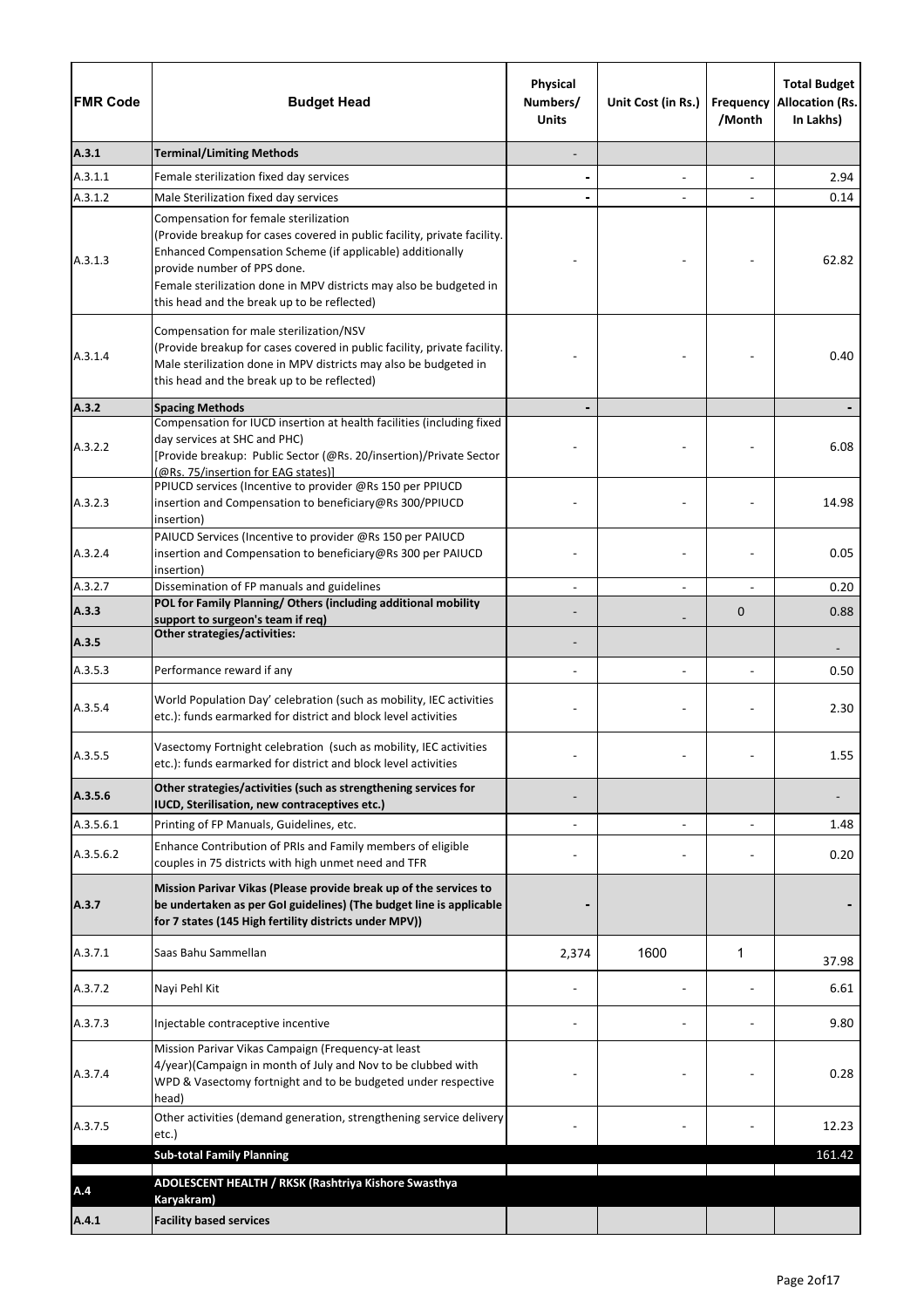| <b>FMR Code</b>      | <b>Budget Head</b>                                                                                                | Physical<br>Numbers/<br><b>Units</b> | Unit Cost (in Rs.)   | /Month         | <b>Total Budget</b><br><b>Frequency Allocation (Rs.</b><br>In Lakhs) |
|----------------------|-------------------------------------------------------------------------------------------------------------------|--------------------------------------|----------------------|----------------|----------------------------------------------------------------------|
|                      | District level Quartely RKSK review meeting @ Rs. 5000/ meeting                                                   | 1                                    | 5,000.00             | 4              | 0.20                                                                 |
| A.4.1.1              | Block level Quartely RKSK review meeting @ Rs. 2500/ meeting                                                      | 13                                   | 2,500.00             | 4              | 1.30                                                                 |
|                      | AFHC at MC/DH level @ Rs 600 month for 12 months                                                                  |                                      | 600.00               | 12             |                                                                      |
| A.4.1.3              | AFHC at CHC level @ Rs 400/per month for 12 months                                                                |                                      | 400.00               | 12             |                                                                      |
| A.4.1.4              | Mobility Support for 294 AH Counsellors at CHC level @ Rs. 1000                                                   |                                      |                      | 12             |                                                                      |
| A.4.1.5              | per month for 8 visit/month<br>Mobility Support for RKSK consultant @ Rs. 2400/month for 8 visit<br>for 12 months |                                      | 1,000.00<br>2,400.00 | 12             |                                                                      |
| A.4.2                | <b>Community level Services</b>                                                                                   |                                      |                      |                |                                                                      |
| A.4.2.2              | Organizing Adolescent Health day                                                                                  |                                      | 5,000.00             | $\overline{2}$ |                                                                      |
|                      | <b>Sub-total RKSK</b>                                                                                             |                                      |                      |                | 1.50                                                                 |
| A.5                  | <b>RBSK</b>                                                                                                       |                                      |                      |                |                                                                      |
| A.5.1                | Operational Cost of RBSK (Mobility support, DEIC etc.)                                                            |                                      |                      |                |                                                                      |
| A.5.1.2              | One meeting @ Rs. 500 per block for microplan                                                                     | 13                                   | 500.00               | $\mathbf{1}$   | 0.07                                                                 |
| A.5.1.3              | Mobility support for Mobile health team- 2 Vehicles/Block                                                         | 26                                   | 33,000.00            | 12             | 102.96                                                               |
|                      | Operation cost of DEIC                                                                                            |                                      |                      |                |                                                                      |
|                      | Travel reimbursement for DEIC manager @ Rs. 500 per day/visit for                                                 | 1                                    | 6000                 | 6              |                                                                      |
|                      | 12 days/month for 6 months (Existing and New)                                                                     |                                      |                      |                | 0.36                                                                 |
| A.5.1.4              | One Data card for DEIC manager @ Rs. 1500 each                                                                    | 1                                    | 1500                 | $\mathbf{1}$   | 0.02                                                                 |
|                      | Monthly rental for Data card for DEIC manager @ Rs. 500 each                                                      | 1                                    | 500                  | 6              | 0.03                                                                 |
|                      | Honorarium of HR at DEIC - COE                                                                                    |                                      |                      |                |                                                                      |
|                      | Operational cost of Retructured DEIC                                                                              |                                      |                      | $\blacksquare$ |                                                                      |
|                      | Misslenious for restructured DEIC                                                                                 |                                      |                      |                | $\blacksquare$                                                       |
| A.5.1.5<br>A.5.1.7   | New born screening-Inborn error of metabolism<br>Spectacle for children                                           | 1,016                                | 275.00               | $\mathbf{1}$   | $\overline{a}$<br>2.79                                               |
|                      | <b>Sub-total RBSK</b>                                                                                             |                                      |                      |                | 106.22                                                               |
|                      |                                                                                                                   |                                      |                      |                |                                                                      |
| A.7                  | <b>PNDT Activities</b>                                                                                            |                                      |                      |                |                                                                      |
| A.7.1                | Support to PNDT cell                                                                                              |                                      |                      |                |                                                                      |
| A.7.2                | <b>Other PNDT activities</b><br>Capacity building of DGCs, CJMs, District Officers, Nodal officers,               |                                      |                      |                |                                                                      |
| A.7.2.9              | Ultrasound owners, ASHAs and AWWs Workshops at State,                                                             |                                      |                      |                | 0.50                                                                 |
|                      | Regional, Division, Districts and Block level<br><b>Sub-total PCPNDT</b>                                          |                                      |                      |                | 0.50                                                                 |
|                      |                                                                                                                   |                                      |                      |                |                                                                      |
| A.9                  | <b>TRAINING</b>                                                                                                   |                                      |                      |                |                                                                      |
| A.9.1.1<br>A.9.1.1.1 | <b>Staff for Training Institutes/ SIHFW/ Nursing Training</b><br><b>Hiring of Medical Consultant</b>              |                                      | $\sim$               | $\overline{a}$ |                                                                      |
|                      | <b>Nursing faculty</b>                                                                                            |                                      |                      |                |                                                                      |
|                      | Honorarium for faculty                                                                                            |                                      | 35,000.00            | 12             |                                                                      |
| A.9.1.1.2            | Honorarium for Nurse Mentor Tutor                                                                                 |                                      | 45,000.00            | 12             |                                                                      |
|                      | Honorarium for PC                                                                                                 |                                      | 22,600.00            | 12             |                                                                      |
|                      | <b>Nurse Mentors</b>                                                                                              |                                      |                      |                |                                                                      |
| A.9.1.1.3            | Honorarium for Existing Nurse Mentor @Rs. 42000/month                                                             |                                      | 42,000.00            | 12             |                                                                      |
|                      | Honorarium for New Nurse Mentor @Rs. 40000/month                                                                  |                                      | 40,000.00            | 12             |                                                                      |
| A.9.1.2.2<br>A.9.3.7 | Setting up of Skil Lab Consumables for CoN & GNMTC<br>Other maternal health training                              |                                      |                      |                |                                                                      |
| A.9.3.7.1            | Training for Case sheet filling at L1, L2 and L3                                                                  |                                      |                      | $\omega$       | 0.20                                                                 |
| A.9.5.5.2.f          | One day Orientation for Staff Nurse/ANM on Kangaroo Mother<br>Care (KMC)                                          | 1                                    | 23,000.00            | 1              | 0.23                                                                 |
| A.9.5.5.2.e          | One Day Orientation Meeting for IDCF program                                                                      | 1                                    | 150,000.00           | 1              | 1.50                                                                 |
| A.9.10.1             | Establishment of virtual calss room at National Nodal Centre                                                      |                                      |                      | $\blacksquare$ |                                                                      |
| A.9.11.3             | Dakshata training                                                                                                 |                                      | $\blacksquare$       | $\blacksquare$ | $\blacksquare$                                                       |
|                      | 6 Days/6 weeks training of Nursing faculty, Tutor and NMT etc.                                                    |                                      |                      |                |                                                                      |
| A.9.12.3             | One day orientation for MO / other staff DP under RBSK                                                            | 2                                    | 23,200.00            | $\mathbf{1}$   | 0.46                                                                 |
|                      | <b>Sub-total Training</b>                                                                                         |                                      |                      |                | 2.39                                                                 |
| A.10                 | PROGRAMME MANAGEMENT                                                                                              |                                      |                      |                |                                                                      |
| A.10.1.11.4          | Budget Approved under Operational Expenses                                                                        |                                      |                      |                |                                                                      |
|                      | Misc.Travel/POL/Stationery/Communication etc @ Rs. 100000/<br>District (National Programme for Palliative Care)   | 1                                    | 100,000.00           | 1              | 1.00                                                                 |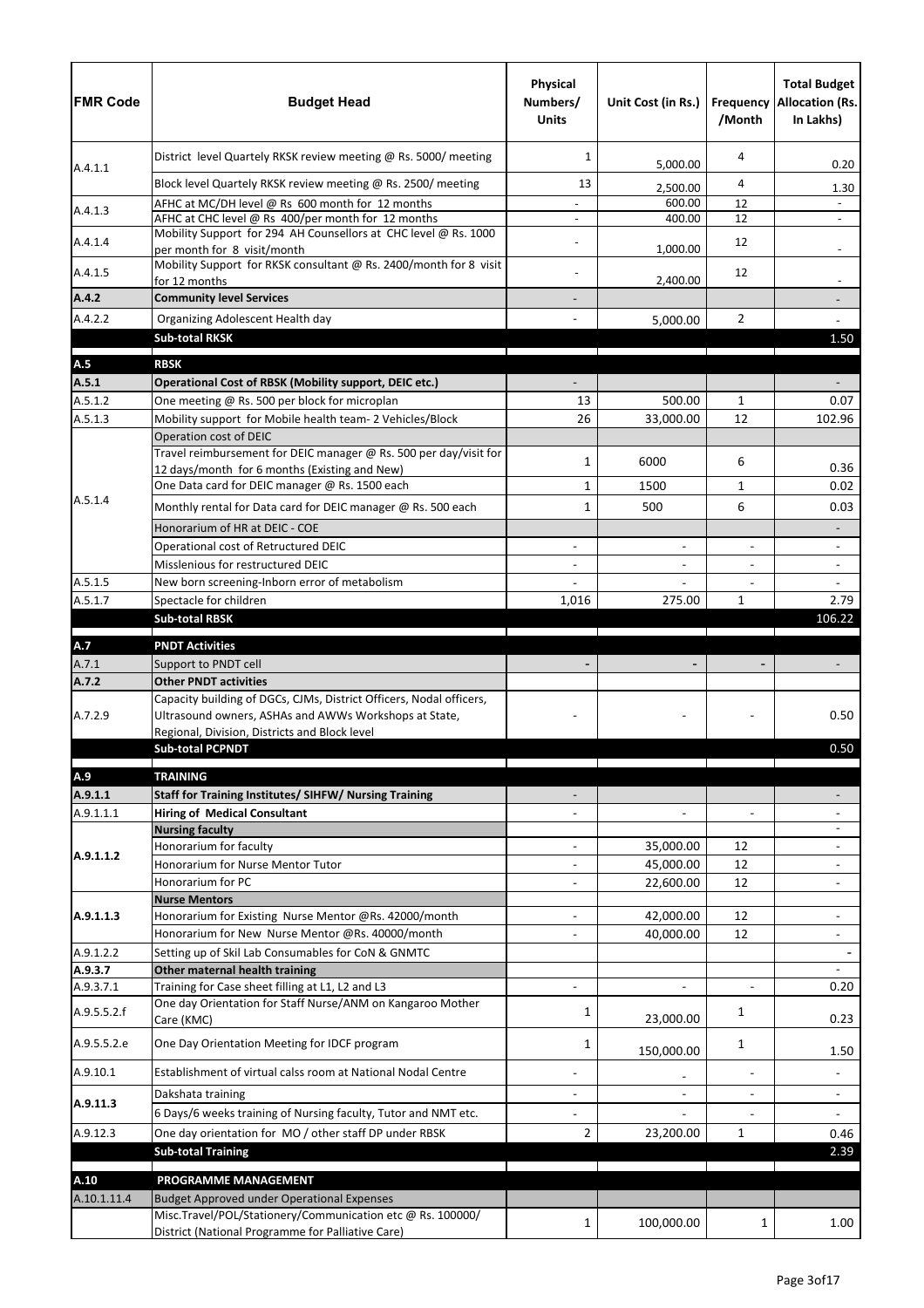| <b>FMR Code</b>      | <b>Budget Head</b>                                                                                         | Physical<br>Numbers/<br><b>Units</b> | Unit Cost (in Rs.)       | Frequency<br>/Month      | <b>Total Budget</b><br><b>Allocation (Rs.</b><br>In Lakhs) |
|----------------------|------------------------------------------------------------------------------------------------------------|--------------------------------------|--------------------------|--------------------------|------------------------------------------------------------|
| A.10.2               | <b>Strengthening of District society/ District Programme</b>                                               |                                      |                          |                          |                                                            |
|                      | <b>Management Support Unit</b><br>Contractual Staff for DPMU recruited and in position                     |                                      |                          |                          |                                                            |
|                      |                                                                                                            |                                      |                          |                          |                                                            |
| A.10.2.1<br>A.10.2.2 | District Programme Manager<br><b>District Accounts Manager</b>                                             | 1<br>$\mathbf 1$                     | 39,690.00<br>32,303.00   | 12<br>12                 | 4.76<br>3.88                                               |
| A.10.2.3             | District Data Manager                                                                                      | $\mathbf 1$                          | 22,050.00                | 12                       | 2.65                                                       |
|                      | Honorarium of RKSK Coordinators @ Rs. 26250/month ofr 12                                                   |                                      |                          |                          |                                                            |
| A.10.2.4             | months                                                                                                     |                                      | 26,250.00                | 12                       |                                                            |
| A.10.2.6             | Data Entry Operators                                                                                       | 2                                    | 10,694.00                | 12                       | 2.57                                                       |
| A.10.2.7             | Support Staff (Kindly Specify)                                                                             | 1                                    | 8,269.00                 | 12                       | 0.99                                                       |
| A.10.2.8             | <b>Others</b>                                                                                              |                                      |                          |                          |                                                            |
|                      | Honorariam for existing DEIC manager's @ Rs. 33000 per month                                               | $\mathbf 1$                          | 33,000.00                | 12                       |                                                            |
| A.10.2.8.1           | for 12 Months<br>Honorariam for New DEIC manager's @ Rs. 33000 per month for 6                             |                                      |                          |                          | 3.96                                                       |
|                      | months                                                                                                     |                                      | 33,000.00                | 6                        |                                                            |
| A.10.2.8.2           | Operational Expenses for DPMU                                                                              | $\mathbf{1}$                         | 88,000.00                | 12                       | 10.56                                                      |
| A.10.2.8.3           | Quality Assurance Committees at Division/ District level                                                   |                                      |                          |                          | 10.44                                                      |
|                      | Monitoring and Evaluation Officers for Mental Health Programme                                             |                                      |                          |                          |                                                            |
| A.10.2.8.5           | Honorarium for Existing Staff @ Rs. 21000 for 12 months                                                    | 1                                    | 21,000.00                | 12                       | 2.52                                                       |
|                      | Honorarium for Existing Staff @ Rs. 20000 for 12 months                                                    |                                      | 20,000.00                | 12                       |                                                            |
|                      | Honorarium for New Staff @ Rs. 20000 for 4 months                                                          |                                      | 20,000.00                | 4                        |                                                            |
| A.10.3               | <b>Strengthening of Block PMU</b>                                                                          |                                      |                          |                          |                                                            |
| A.10.3.1             | <b>Block Programme Manager</b>                                                                             | 13                                   | 24,255.00                | 12                       | 37.84                                                      |
| A.10.3.2             | <b>Block Accounts Manager</b>                                                                              | 13                                   | 12,128.00                | 12                       | 18.92                                                      |
| A.10.3.7             | <b>Others</b>                                                                                              |                                      |                          |                          |                                                            |
| A.10.3.7.1           | Operational Expenses for BPMU                                                                              | 13                                   | 15,750.00                | 12                       | 24.57                                                      |
| A.10.7               | <b>Mobility Support, Field Visits</b>                                                                      |                                      |                          |                          |                                                            |
| A.10.7.2             | DPMU/District                                                                                              | $\overline{2}$                       | 33,000.00                | 12                       | 7.92                                                       |
| A.10.7.3             | <b>BPMU/Block</b>                                                                                          | 13                                   | 33,000.00                | 12                       | 51.48                                                      |
| A.10.8               | <b>Other Activities</b>                                                                                    |                                      |                          |                          |                                                            |
| A.10.8.1             | Divisional AD Office                                                                                       |                                      | 33,000.00                | 12                       |                                                            |
|                      | <b>Sub-total Programme Management</b>                                                                      |                                      |                          |                          | 184.05                                                     |
|                      | <b>Total of RCH</b>                                                                                        |                                      |                          |                          | 1,465.72                                                   |
| $\, {\bf B}$         | Additionalities under NRHM (Mission Flexible Pool)                                                         |                                      |                          |                          |                                                            |
| <b>B1</b>            | <b>ASHA</b>                                                                                                |                                      |                          |                          |                                                            |
| <b>B1.1</b>          | <b>ASHA Cost:</b>                                                                                          |                                      |                          |                          |                                                            |
| <b>B1.1.1</b>        | <b>Selection &amp; Training of ASHA</b>                                                                    |                                      |                          |                          |                                                            |
| B1.1.1.2             | Module VI & VII                                                                                            | $\overline{\phantom{a}}$             | 77,650.00                | $\blacksquare$           | 66.35                                                      |
| B1.1.1.3.1           | TOT of ASHA trainers Round III (at RHFWTC)                                                                 |                                      |                          |                          |                                                            |
| B1.1.1.4.1           | Supervision costs by ASHA facilitators(12 months)                                                          | $\blacksquare$                       |                          |                          | 68.40                                                      |
| B1.1.1.4.2           | Monthly Review meeting of ASHA facilitators with BCM at block<br>level-cost of travel and meeting expenses |                                      | 150.00                   | 12                       | 2.05                                                       |
| <b>B1.1.3</b>        | Performance Incentive/Other Incentive to ASHAs                                                             |                                      |                          |                          |                                                            |
| B1.1.3.1             | <b>ASHA incentives under Maternal Health</b>                                                               |                                      |                          |                          |                                                            |
| B1.1.3.1.1           | HRP identification and followup incentive for ASHA                                                         | $\blacksquare$                       | $\overline{\phantom{a}}$ | $\blacksquare$           | 15.90                                                      |
| B1.1.3.1.2           | MDR reporting by ASHA and Community                                                                        |                                      | $\blacksquare$           | $\blacksquare$           | 0.58                                                       |
| B1.1.3.2             | <b>Incentive to ASHA under Child Health</b>                                                                |                                      |                          |                          |                                                            |
| B1.1.3.2.1           | Incentive for Home Based Newborn Care programme                                                            | $\blacksquare$                       | $\blacksquare$           | $\overline{\phantom{a}}$ |                                                            |
|                      |                                                                                                            |                                      |                          |                          | 109.39                                                     |
| B1.1.3.2.5           | Incentive for follow up of discharge SAM children from NRCs                                                |                                      |                          |                          | 0.36                                                       |
| B1.1.3.2.8           | Incentive for IDCF                                                                                         | 2,556                                | 100.00                   | 1                        | 2.56                                                       |
| B1.1.3.3             | ASHA Incentives under family planning (ESB/ PPIUCD/ Others)                                                |                                      |                          |                          |                                                            |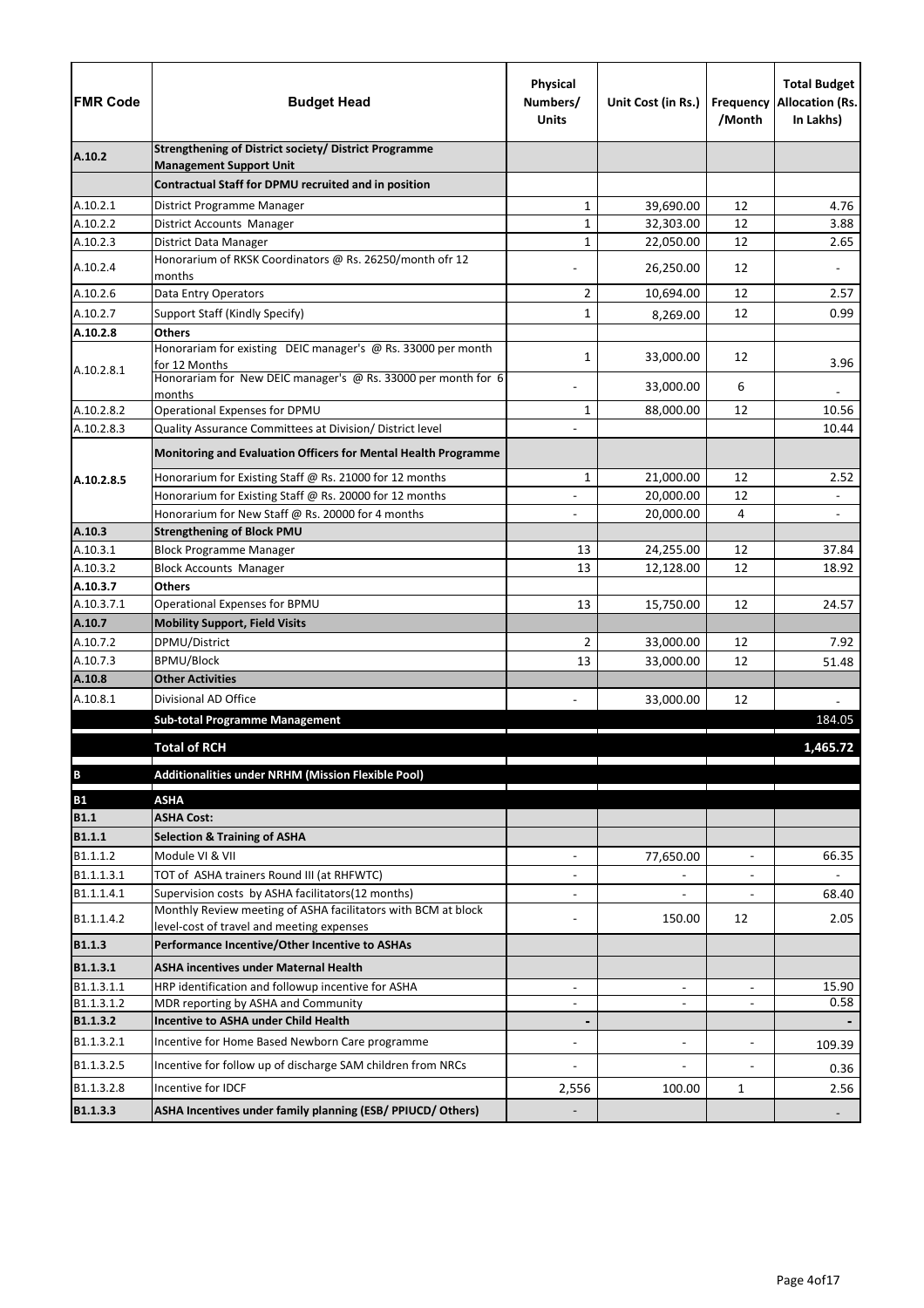| ASHA PPIUCD incentive for accompanying the client for PPIUCD<br>B1.1.3.3.1<br>3,329<br>1<br>4.99<br>150.00<br>insertion (@ Rs. 150/ASHA/insertion)<br>ASHA PAIUCD incentive for accompanying the client for PAIUCD<br>B1.1.3.3.2<br>10<br>1<br>150.00<br>0.02<br>insertion (@ Rs. 150/ASHA/insertion)<br>ASHA incentive under ESB scheme for promoting spacing of births<br>B1.1.3.3.3<br>1,888<br>1<br>500.00<br>9.44<br>ASHA Incentive under ESB scheme for promoting adoption of<br>B1.1.3.3.4<br>832<br>1<br>1,000.00<br>8.32<br>limiting method upto two children<br>ASHA Incentives (Rashtriya Kishor Swasthya Karyakram)<br>B.1.1.3.4<br>Incentive for mobilizing adolescents and community for AHD @ Rs.<br>200.00<br>$\overline{2}$<br>B.1.1.3.4.2<br>200 per AHD for 2 times<br>B1.1.3.6<br><b>ASHA Incentives (other)</b><br>305.28<br>B1.1.3.6.1<br>Incentives for routine activities<br>1,000.00<br>12<br>B1.1.3.6.4<br>Incentive to ASHA Facilitator<br>12<br>300.00<br>4.10<br>Reimbursement of travel expenses for accompanying a women to<br>B1.1.3.6.5<br>40<br>1<br>150.00<br>0.06<br>facility for surgical abortion (MVA/EVA)<br>Reimbursement of travel expenses for accompanying a women to<br>B1.1.3.6.6<br>40<br>1<br>225.00<br>0.09<br>facility for medical abortion.<br>Other (support provisions to ASHA such as uniform, diary, ASHA<br>Ghar etc.)<br>B1.1.3.7.1<br>ASHA Divas/ Annual ASHA Samellan<br>7.35<br>$\overline{a}$<br>$\blacksquare$<br>B1.1.3.7.5<br><b>ASHA Uniform</b><br>11.96<br>÷,<br>$\blacksquare$<br>B1.1.5<br><b>Human Resources</b><br>B1.1.5.1<br>HR at State Level (PM HR only)<br>$\blacksquare$<br>$\blacksquare$<br>HR at District Level (District Community Process Manager) (PM HR<br>B1.1.5.2<br>12<br>1<br>32,303.00<br>3.88<br>only)<br>B1.1.5.3<br>26<br>HR at Block Level (PM HR only)<br>25.74<br>$\blacksquare$<br>Mobility Costs for ASHA Resource Centre/ASHA Mentoring Group<br>B1.1.5.4<br>0.10<br>(Kindly Specify)<br>646.91<br><b>Sub-Total of ASHA</b><br>Untied Funds/Annual Maintenance Grants / Corpus Grants to<br><b>HMS/RKS</b><br><b>B2</b><br>1,000,000.00<br>7.63<br>B2.1<br><b>District Hospitals</b><br>$\blacksquare$<br>$\blacksquare$<br><b>B2.3</b><br>500,000.00<br>32.50<br><b>CHCs</b><br><b>B2.4</b><br>PHCs<br>175,000.00<br>35.00<br>$\blacksquare$<br>20000.00<br><b>B2.5</b><br>Sub Centres<br>24.15<br>B2.6<br><b>VHSC</b><br>47.30<br><b>Sub-Total of Untied Fund</b><br>146.58<br><b>Hospital Strengthening</b><br>B.4<br><b>B.4.1</b><br>Up gradation of CHCs, PHCs, Dist. Hospitals<br>District Hospitals (As per the DH Strengthening Guidelines)<br>B4.1.1<br>Upgradation/ Renovation of CBNAAT site and Establishing of DRTBC<br>B4.1.1.2<br>4.00<br>under RNTCP<br>B4.1.6<br><b>SDH</b><br>B4.1.6.3<br>Spill over of Ongoing Works<br>100000<br>1<br><b>B.4.3</b><br><b>Sub Centre Rent and Contingencies</b><br>$\Omega$<br>0.48<br><b>Sub-Total of Hospital Strenthening</b><br>4.48<br><b>B8</b><br>Panchayati Raj Institutions<br>B8.3.3<br>1.48<br><b>VHSNC Register</b><br><b>Sub-Total of PRI</b><br>1.48<br><b>B9</b><br><b>Mainstreaming of AYUSH</b><br><b>Other Activities (Excluding HR)</b><br><b>B9.1</b><br>B9.1.1<br>20,000.00<br>0.20<br>Contigency for AYUSH wing<br>1<br>1<br><b>Sub-Total of AYUSH</b><br>0.20 | <b>FMR Code</b> | <b>Budget Head</b> | Physical<br>Numbers/<br><b>Units</b> | Unit Cost (in Rs.) | /Month | <b>Total Budget</b><br><b>Frequency Allocation (Rs.</b><br>In Lakhs) |
|--------------------------------------------------------------------------------------------------------------------------------------------------------------------------------------------------------------------------------------------------------------------------------------------------------------------------------------------------------------------------------------------------------------------------------------------------------------------------------------------------------------------------------------------------------------------------------------------------------------------------------------------------------------------------------------------------------------------------------------------------------------------------------------------------------------------------------------------------------------------------------------------------------------------------------------------------------------------------------------------------------------------------------------------------------------------------------------------------------------------------------------------------------------------------------------------------------------------------------------------------------------------------------------------------------------------------------------------------------------------------------------------------------------------------------------------------------------------------------------------------------------------------------------------------------------------------------------------------------------------------------------------------------------------------------------------------------------------------------------------------------------------------------------------------------------------------------------------------------------------------------------------------------------------------------------------------------------------------------------------------------------------------------------------------------------------------------------------------------------------------------------------------------------------------------------------------------------------------------------------------------------------------------------------------------------------------------------------------------------------------------------------------------------------------------------------------------------------------------------------------------------------------------------------------------------------------------------------------------------------------------------------------------------------------------------------------------------------------------------------------------------------------------------------------------------------------------------------------------------------------------------------------------------------------------------------------------------------------------------------------------------------------------------------------------------------------------------------------------------------------------------------------------------------------------------------------------------------------------------------------------------------------------------------------------------------------------------------|-----------------|--------------------|--------------------------------------|--------------------|--------|----------------------------------------------------------------------|
|                                                                                                                                                                                                                                                                                                                                                                                                                                                                                                                                                                                                                                                                                                                                                                                                                                                                                                                                                                                                                                                                                                                                                                                                                                                                                                                                                                                                                                                                                                                                                                                                                                                                                                                                                                                                                                                                                                                                                                                                                                                                                                                                                                                                                                                                                                                                                                                                                                                                                                                                                                                                                                                                                                                                                                                                                                                                                                                                                                                                                                                                                                                                                                                                                                                                                                                                            |                 |                    |                                      |                    |        |                                                                      |
|                                                                                                                                                                                                                                                                                                                                                                                                                                                                                                                                                                                                                                                                                                                                                                                                                                                                                                                                                                                                                                                                                                                                                                                                                                                                                                                                                                                                                                                                                                                                                                                                                                                                                                                                                                                                                                                                                                                                                                                                                                                                                                                                                                                                                                                                                                                                                                                                                                                                                                                                                                                                                                                                                                                                                                                                                                                                                                                                                                                                                                                                                                                                                                                                                                                                                                                                            |                 |                    |                                      |                    |        |                                                                      |
|                                                                                                                                                                                                                                                                                                                                                                                                                                                                                                                                                                                                                                                                                                                                                                                                                                                                                                                                                                                                                                                                                                                                                                                                                                                                                                                                                                                                                                                                                                                                                                                                                                                                                                                                                                                                                                                                                                                                                                                                                                                                                                                                                                                                                                                                                                                                                                                                                                                                                                                                                                                                                                                                                                                                                                                                                                                                                                                                                                                                                                                                                                                                                                                                                                                                                                                                            |                 |                    |                                      |                    |        |                                                                      |
|                                                                                                                                                                                                                                                                                                                                                                                                                                                                                                                                                                                                                                                                                                                                                                                                                                                                                                                                                                                                                                                                                                                                                                                                                                                                                                                                                                                                                                                                                                                                                                                                                                                                                                                                                                                                                                                                                                                                                                                                                                                                                                                                                                                                                                                                                                                                                                                                                                                                                                                                                                                                                                                                                                                                                                                                                                                                                                                                                                                                                                                                                                                                                                                                                                                                                                                                            |                 |                    |                                      |                    |        |                                                                      |
|                                                                                                                                                                                                                                                                                                                                                                                                                                                                                                                                                                                                                                                                                                                                                                                                                                                                                                                                                                                                                                                                                                                                                                                                                                                                                                                                                                                                                                                                                                                                                                                                                                                                                                                                                                                                                                                                                                                                                                                                                                                                                                                                                                                                                                                                                                                                                                                                                                                                                                                                                                                                                                                                                                                                                                                                                                                                                                                                                                                                                                                                                                                                                                                                                                                                                                                                            |                 |                    |                                      |                    |        |                                                                      |
|                                                                                                                                                                                                                                                                                                                                                                                                                                                                                                                                                                                                                                                                                                                                                                                                                                                                                                                                                                                                                                                                                                                                                                                                                                                                                                                                                                                                                                                                                                                                                                                                                                                                                                                                                                                                                                                                                                                                                                                                                                                                                                                                                                                                                                                                                                                                                                                                                                                                                                                                                                                                                                                                                                                                                                                                                                                                                                                                                                                                                                                                                                                                                                                                                                                                                                                                            |                 |                    |                                      |                    |        |                                                                      |
|                                                                                                                                                                                                                                                                                                                                                                                                                                                                                                                                                                                                                                                                                                                                                                                                                                                                                                                                                                                                                                                                                                                                                                                                                                                                                                                                                                                                                                                                                                                                                                                                                                                                                                                                                                                                                                                                                                                                                                                                                                                                                                                                                                                                                                                                                                                                                                                                                                                                                                                                                                                                                                                                                                                                                                                                                                                                                                                                                                                                                                                                                                                                                                                                                                                                                                                                            |                 |                    |                                      |                    |        |                                                                      |
|                                                                                                                                                                                                                                                                                                                                                                                                                                                                                                                                                                                                                                                                                                                                                                                                                                                                                                                                                                                                                                                                                                                                                                                                                                                                                                                                                                                                                                                                                                                                                                                                                                                                                                                                                                                                                                                                                                                                                                                                                                                                                                                                                                                                                                                                                                                                                                                                                                                                                                                                                                                                                                                                                                                                                                                                                                                                                                                                                                                                                                                                                                                                                                                                                                                                                                                                            |                 |                    |                                      |                    |        |                                                                      |
|                                                                                                                                                                                                                                                                                                                                                                                                                                                                                                                                                                                                                                                                                                                                                                                                                                                                                                                                                                                                                                                                                                                                                                                                                                                                                                                                                                                                                                                                                                                                                                                                                                                                                                                                                                                                                                                                                                                                                                                                                                                                                                                                                                                                                                                                                                                                                                                                                                                                                                                                                                                                                                                                                                                                                                                                                                                                                                                                                                                                                                                                                                                                                                                                                                                                                                                                            |                 |                    |                                      |                    |        |                                                                      |
|                                                                                                                                                                                                                                                                                                                                                                                                                                                                                                                                                                                                                                                                                                                                                                                                                                                                                                                                                                                                                                                                                                                                                                                                                                                                                                                                                                                                                                                                                                                                                                                                                                                                                                                                                                                                                                                                                                                                                                                                                                                                                                                                                                                                                                                                                                                                                                                                                                                                                                                                                                                                                                                                                                                                                                                                                                                                                                                                                                                                                                                                                                                                                                                                                                                                                                                                            |                 |                    |                                      |                    |        |                                                                      |
|                                                                                                                                                                                                                                                                                                                                                                                                                                                                                                                                                                                                                                                                                                                                                                                                                                                                                                                                                                                                                                                                                                                                                                                                                                                                                                                                                                                                                                                                                                                                                                                                                                                                                                                                                                                                                                                                                                                                                                                                                                                                                                                                                                                                                                                                                                                                                                                                                                                                                                                                                                                                                                                                                                                                                                                                                                                                                                                                                                                                                                                                                                                                                                                                                                                                                                                                            |                 |                    |                                      |                    |        |                                                                      |
|                                                                                                                                                                                                                                                                                                                                                                                                                                                                                                                                                                                                                                                                                                                                                                                                                                                                                                                                                                                                                                                                                                                                                                                                                                                                                                                                                                                                                                                                                                                                                                                                                                                                                                                                                                                                                                                                                                                                                                                                                                                                                                                                                                                                                                                                                                                                                                                                                                                                                                                                                                                                                                                                                                                                                                                                                                                                                                                                                                                                                                                                                                                                                                                                                                                                                                                                            | B1.1.3.7        |                    |                                      |                    |        |                                                                      |
|                                                                                                                                                                                                                                                                                                                                                                                                                                                                                                                                                                                                                                                                                                                                                                                                                                                                                                                                                                                                                                                                                                                                                                                                                                                                                                                                                                                                                                                                                                                                                                                                                                                                                                                                                                                                                                                                                                                                                                                                                                                                                                                                                                                                                                                                                                                                                                                                                                                                                                                                                                                                                                                                                                                                                                                                                                                                                                                                                                                                                                                                                                                                                                                                                                                                                                                                            |                 |                    |                                      |                    |        |                                                                      |
|                                                                                                                                                                                                                                                                                                                                                                                                                                                                                                                                                                                                                                                                                                                                                                                                                                                                                                                                                                                                                                                                                                                                                                                                                                                                                                                                                                                                                                                                                                                                                                                                                                                                                                                                                                                                                                                                                                                                                                                                                                                                                                                                                                                                                                                                                                                                                                                                                                                                                                                                                                                                                                                                                                                                                                                                                                                                                                                                                                                                                                                                                                                                                                                                                                                                                                                                            |                 |                    |                                      |                    |        |                                                                      |
|                                                                                                                                                                                                                                                                                                                                                                                                                                                                                                                                                                                                                                                                                                                                                                                                                                                                                                                                                                                                                                                                                                                                                                                                                                                                                                                                                                                                                                                                                                                                                                                                                                                                                                                                                                                                                                                                                                                                                                                                                                                                                                                                                                                                                                                                                                                                                                                                                                                                                                                                                                                                                                                                                                                                                                                                                                                                                                                                                                                                                                                                                                                                                                                                                                                                                                                                            |                 |                    |                                      |                    |        |                                                                      |
|                                                                                                                                                                                                                                                                                                                                                                                                                                                                                                                                                                                                                                                                                                                                                                                                                                                                                                                                                                                                                                                                                                                                                                                                                                                                                                                                                                                                                                                                                                                                                                                                                                                                                                                                                                                                                                                                                                                                                                                                                                                                                                                                                                                                                                                                                                                                                                                                                                                                                                                                                                                                                                                                                                                                                                                                                                                                                                                                                                                                                                                                                                                                                                                                                                                                                                                                            |                 |                    |                                      |                    |        |                                                                      |
|                                                                                                                                                                                                                                                                                                                                                                                                                                                                                                                                                                                                                                                                                                                                                                                                                                                                                                                                                                                                                                                                                                                                                                                                                                                                                                                                                                                                                                                                                                                                                                                                                                                                                                                                                                                                                                                                                                                                                                                                                                                                                                                                                                                                                                                                                                                                                                                                                                                                                                                                                                                                                                                                                                                                                                                                                                                                                                                                                                                                                                                                                                                                                                                                                                                                                                                                            |                 |                    |                                      |                    |        |                                                                      |
|                                                                                                                                                                                                                                                                                                                                                                                                                                                                                                                                                                                                                                                                                                                                                                                                                                                                                                                                                                                                                                                                                                                                                                                                                                                                                                                                                                                                                                                                                                                                                                                                                                                                                                                                                                                                                                                                                                                                                                                                                                                                                                                                                                                                                                                                                                                                                                                                                                                                                                                                                                                                                                                                                                                                                                                                                                                                                                                                                                                                                                                                                                                                                                                                                                                                                                                                            |                 |                    |                                      |                    |        |                                                                      |
|                                                                                                                                                                                                                                                                                                                                                                                                                                                                                                                                                                                                                                                                                                                                                                                                                                                                                                                                                                                                                                                                                                                                                                                                                                                                                                                                                                                                                                                                                                                                                                                                                                                                                                                                                                                                                                                                                                                                                                                                                                                                                                                                                                                                                                                                                                                                                                                                                                                                                                                                                                                                                                                                                                                                                                                                                                                                                                                                                                                                                                                                                                                                                                                                                                                                                                                                            |                 |                    |                                      |                    |        |                                                                      |
|                                                                                                                                                                                                                                                                                                                                                                                                                                                                                                                                                                                                                                                                                                                                                                                                                                                                                                                                                                                                                                                                                                                                                                                                                                                                                                                                                                                                                                                                                                                                                                                                                                                                                                                                                                                                                                                                                                                                                                                                                                                                                                                                                                                                                                                                                                                                                                                                                                                                                                                                                                                                                                                                                                                                                                                                                                                                                                                                                                                                                                                                                                                                                                                                                                                                                                                                            |                 |                    |                                      |                    |        |                                                                      |
|                                                                                                                                                                                                                                                                                                                                                                                                                                                                                                                                                                                                                                                                                                                                                                                                                                                                                                                                                                                                                                                                                                                                                                                                                                                                                                                                                                                                                                                                                                                                                                                                                                                                                                                                                                                                                                                                                                                                                                                                                                                                                                                                                                                                                                                                                                                                                                                                                                                                                                                                                                                                                                                                                                                                                                                                                                                                                                                                                                                                                                                                                                                                                                                                                                                                                                                                            |                 |                    |                                      |                    |        |                                                                      |
|                                                                                                                                                                                                                                                                                                                                                                                                                                                                                                                                                                                                                                                                                                                                                                                                                                                                                                                                                                                                                                                                                                                                                                                                                                                                                                                                                                                                                                                                                                                                                                                                                                                                                                                                                                                                                                                                                                                                                                                                                                                                                                                                                                                                                                                                                                                                                                                                                                                                                                                                                                                                                                                                                                                                                                                                                                                                                                                                                                                                                                                                                                                                                                                                                                                                                                                                            |                 |                    |                                      |                    |        |                                                                      |
|                                                                                                                                                                                                                                                                                                                                                                                                                                                                                                                                                                                                                                                                                                                                                                                                                                                                                                                                                                                                                                                                                                                                                                                                                                                                                                                                                                                                                                                                                                                                                                                                                                                                                                                                                                                                                                                                                                                                                                                                                                                                                                                                                                                                                                                                                                                                                                                                                                                                                                                                                                                                                                                                                                                                                                                                                                                                                                                                                                                                                                                                                                                                                                                                                                                                                                                                            |                 |                    |                                      |                    |        |                                                                      |
|                                                                                                                                                                                                                                                                                                                                                                                                                                                                                                                                                                                                                                                                                                                                                                                                                                                                                                                                                                                                                                                                                                                                                                                                                                                                                                                                                                                                                                                                                                                                                                                                                                                                                                                                                                                                                                                                                                                                                                                                                                                                                                                                                                                                                                                                                                                                                                                                                                                                                                                                                                                                                                                                                                                                                                                                                                                                                                                                                                                                                                                                                                                                                                                                                                                                                                                                            |                 |                    |                                      |                    |        |                                                                      |
|                                                                                                                                                                                                                                                                                                                                                                                                                                                                                                                                                                                                                                                                                                                                                                                                                                                                                                                                                                                                                                                                                                                                                                                                                                                                                                                                                                                                                                                                                                                                                                                                                                                                                                                                                                                                                                                                                                                                                                                                                                                                                                                                                                                                                                                                                                                                                                                                                                                                                                                                                                                                                                                                                                                                                                                                                                                                                                                                                                                                                                                                                                                                                                                                                                                                                                                                            |                 |                    |                                      |                    |        |                                                                      |
|                                                                                                                                                                                                                                                                                                                                                                                                                                                                                                                                                                                                                                                                                                                                                                                                                                                                                                                                                                                                                                                                                                                                                                                                                                                                                                                                                                                                                                                                                                                                                                                                                                                                                                                                                                                                                                                                                                                                                                                                                                                                                                                                                                                                                                                                                                                                                                                                                                                                                                                                                                                                                                                                                                                                                                                                                                                                                                                                                                                                                                                                                                                                                                                                                                                                                                                                            |                 |                    |                                      |                    |        |                                                                      |
|                                                                                                                                                                                                                                                                                                                                                                                                                                                                                                                                                                                                                                                                                                                                                                                                                                                                                                                                                                                                                                                                                                                                                                                                                                                                                                                                                                                                                                                                                                                                                                                                                                                                                                                                                                                                                                                                                                                                                                                                                                                                                                                                                                                                                                                                                                                                                                                                                                                                                                                                                                                                                                                                                                                                                                                                                                                                                                                                                                                                                                                                                                                                                                                                                                                                                                                                            |                 |                    |                                      |                    |        |                                                                      |
|                                                                                                                                                                                                                                                                                                                                                                                                                                                                                                                                                                                                                                                                                                                                                                                                                                                                                                                                                                                                                                                                                                                                                                                                                                                                                                                                                                                                                                                                                                                                                                                                                                                                                                                                                                                                                                                                                                                                                                                                                                                                                                                                                                                                                                                                                                                                                                                                                                                                                                                                                                                                                                                                                                                                                                                                                                                                                                                                                                                                                                                                                                                                                                                                                                                                                                                                            |                 |                    |                                      |                    |        |                                                                      |
|                                                                                                                                                                                                                                                                                                                                                                                                                                                                                                                                                                                                                                                                                                                                                                                                                                                                                                                                                                                                                                                                                                                                                                                                                                                                                                                                                                                                                                                                                                                                                                                                                                                                                                                                                                                                                                                                                                                                                                                                                                                                                                                                                                                                                                                                                                                                                                                                                                                                                                                                                                                                                                                                                                                                                                                                                                                                                                                                                                                                                                                                                                                                                                                                                                                                                                                                            |                 |                    |                                      |                    |        |                                                                      |
|                                                                                                                                                                                                                                                                                                                                                                                                                                                                                                                                                                                                                                                                                                                                                                                                                                                                                                                                                                                                                                                                                                                                                                                                                                                                                                                                                                                                                                                                                                                                                                                                                                                                                                                                                                                                                                                                                                                                                                                                                                                                                                                                                                                                                                                                                                                                                                                                                                                                                                                                                                                                                                                                                                                                                                                                                                                                                                                                                                                                                                                                                                                                                                                                                                                                                                                                            |                 |                    |                                      |                    |        |                                                                      |
|                                                                                                                                                                                                                                                                                                                                                                                                                                                                                                                                                                                                                                                                                                                                                                                                                                                                                                                                                                                                                                                                                                                                                                                                                                                                                                                                                                                                                                                                                                                                                                                                                                                                                                                                                                                                                                                                                                                                                                                                                                                                                                                                                                                                                                                                                                                                                                                                                                                                                                                                                                                                                                                                                                                                                                                                                                                                                                                                                                                                                                                                                                                                                                                                                                                                                                                                            |                 |                    |                                      |                    |        |                                                                      |
|                                                                                                                                                                                                                                                                                                                                                                                                                                                                                                                                                                                                                                                                                                                                                                                                                                                                                                                                                                                                                                                                                                                                                                                                                                                                                                                                                                                                                                                                                                                                                                                                                                                                                                                                                                                                                                                                                                                                                                                                                                                                                                                                                                                                                                                                                                                                                                                                                                                                                                                                                                                                                                                                                                                                                                                                                                                                                                                                                                                                                                                                                                                                                                                                                                                                                                                                            |                 |                    |                                      |                    |        |                                                                      |
|                                                                                                                                                                                                                                                                                                                                                                                                                                                                                                                                                                                                                                                                                                                                                                                                                                                                                                                                                                                                                                                                                                                                                                                                                                                                                                                                                                                                                                                                                                                                                                                                                                                                                                                                                                                                                                                                                                                                                                                                                                                                                                                                                                                                                                                                                                                                                                                                                                                                                                                                                                                                                                                                                                                                                                                                                                                                                                                                                                                                                                                                                                                                                                                                                                                                                                                                            |                 |                    |                                      |                    |        |                                                                      |
|                                                                                                                                                                                                                                                                                                                                                                                                                                                                                                                                                                                                                                                                                                                                                                                                                                                                                                                                                                                                                                                                                                                                                                                                                                                                                                                                                                                                                                                                                                                                                                                                                                                                                                                                                                                                                                                                                                                                                                                                                                                                                                                                                                                                                                                                                                                                                                                                                                                                                                                                                                                                                                                                                                                                                                                                                                                                                                                                                                                                                                                                                                                                                                                                                                                                                                                                            |                 |                    |                                      |                    |        |                                                                      |
|                                                                                                                                                                                                                                                                                                                                                                                                                                                                                                                                                                                                                                                                                                                                                                                                                                                                                                                                                                                                                                                                                                                                                                                                                                                                                                                                                                                                                                                                                                                                                                                                                                                                                                                                                                                                                                                                                                                                                                                                                                                                                                                                                                                                                                                                                                                                                                                                                                                                                                                                                                                                                                                                                                                                                                                                                                                                                                                                                                                                                                                                                                                                                                                                                                                                                                                                            |                 |                    |                                      |                    |        |                                                                      |
|                                                                                                                                                                                                                                                                                                                                                                                                                                                                                                                                                                                                                                                                                                                                                                                                                                                                                                                                                                                                                                                                                                                                                                                                                                                                                                                                                                                                                                                                                                                                                                                                                                                                                                                                                                                                                                                                                                                                                                                                                                                                                                                                                                                                                                                                                                                                                                                                                                                                                                                                                                                                                                                                                                                                                                                                                                                                                                                                                                                                                                                                                                                                                                                                                                                                                                                                            |                 |                    |                                      |                    |        |                                                                      |
|                                                                                                                                                                                                                                                                                                                                                                                                                                                                                                                                                                                                                                                                                                                                                                                                                                                                                                                                                                                                                                                                                                                                                                                                                                                                                                                                                                                                                                                                                                                                                                                                                                                                                                                                                                                                                                                                                                                                                                                                                                                                                                                                                                                                                                                                                                                                                                                                                                                                                                                                                                                                                                                                                                                                                                                                                                                                                                                                                                                                                                                                                                                                                                                                                                                                                                                                            |                 |                    |                                      |                    |        |                                                                      |
|                                                                                                                                                                                                                                                                                                                                                                                                                                                                                                                                                                                                                                                                                                                                                                                                                                                                                                                                                                                                                                                                                                                                                                                                                                                                                                                                                                                                                                                                                                                                                                                                                                                                                                                                                                                                                                                                                                                                                                                                                                                                                                                                                                                                                                                                                                                                                                                                                                                                                                                                                                                                                                                                                                                                                                                                                                                                                                                                                                                                                                                                                                                                                                                                                                                                                                                                            |                 |                    |                                      |                    |        |                                                                      |
|                                                                                                                                                                                                                                                                                                                                                                                                                                                                                                                                                                                                                                                                                                                                                                                                                                                                                                                                                                                                                                                                                                                                                                                                                                                                                                                                                                                                                                                                                                                                                                                                                                                                                                                                                                                                                                                                                                                                                                                                                                                                                                                                                                                                                                                                                                                                                                                                                                                                                                                                                                                                                                                                                                                                                                                                                                                                                                                                                                                                                                                                                                                                                                                                                                                                                                                                            |                 |                    |                                      |                    |        |                                                                      |
|                                                                                                                                                                                                                                                                                                                                                                                                                                                                                                                                                                                                                                                                                                                                                                                                                                                                                                                                                                                                                                                                                                                                                                                                                                                                                                                                                                                                                                                                                                                                                                                                                                                                                                                                                                                                                                                                                                                                                                                                                                                                                                                                                                                                                                                                                                                                                                                                                                                                                                                                                                                                                                                                                                                                                                                                                                                                                                                                                                                                                                                                                                                                                                                                                                                                                                                                            |                 |                    |                                      |                    |        |                                                                      |
|                                                                                                                                                                                                                                                                                                                                                                                                                                                                                                                                                                                                                                                                                                                                                                                                                                                                                                                                                                                                                                                                                                                                                                                                                                                                                                                                                                                                                                                                                                                                                                                                                                                                                                                                                                                                                                                                                                                                                                                                                                                                                                                                                                                                                                                                                                                                                                                                                                                                                                                                                                                                                                                                                                                                                                                                                                                                                                                                                                                                                                                                                                                                                                                                                                                                                                                                            |                 |                    |                                      |                    |        |                                                                      |
|                                                                                                                                                                                                                                                                                                                                                                                                                                                                                                                                                                                                                                                                                                                                                                                                                                                                                                                                                                                                                                                                                                                                                                                                                                                                                                                                                                                                                                                                                                                                                                                                                                                                                                                                                                                                                                                                                                                                                                                                                                                                                                                                                                                                                                                                                                                                                                                                                                                                                                                                                                                                                                                                                                                                                                                                                                                                                                                                                                                                                                                                                                                                                                                                                                                                                                                                            |                 |                    |                                      |                    |        |                                                                      |
|                                                                                                                                                                                                                                                                                                                                                                                                                                                                                                                                                                                                                                                                                                                                                                                                                                                                                                                                                                                                                                                                                                                                                                                                                                                                                                                                                                                                                                                                                                                                                                                                                                                                                                                                                                                                                                                                                                                                                                                                                                                                                                                                                                                                                                                                                                                                                                                                                                                                                                                                                                                                                                                                                                                                                                                                                                                                                                                                                                                                                                                                                                                                                                                                                                                                                                                                            |                 |                    |                                      |                    |        |                                                                      |
|                                                                                                                                                                                                                                                                                                                                                                                                                                                                                                                                                                                                                                                                                                                                                                                                                                                                                                                                                                                                                                                                                                                                                                                                                                                                                                                                                                                                                                                                                                                                                                                                                                                                                                                                                                                                                                                                                                                                                                                                                                                                                                                                                                                                                                                                                                                                                                                                                                                                                                                                                                                                                                                                                                                                                                                                                                                                                                                                                                                                                                                                                                                                                                                                                                                                                                                                            |                 |                    |                                      |                    |        |                                                                      |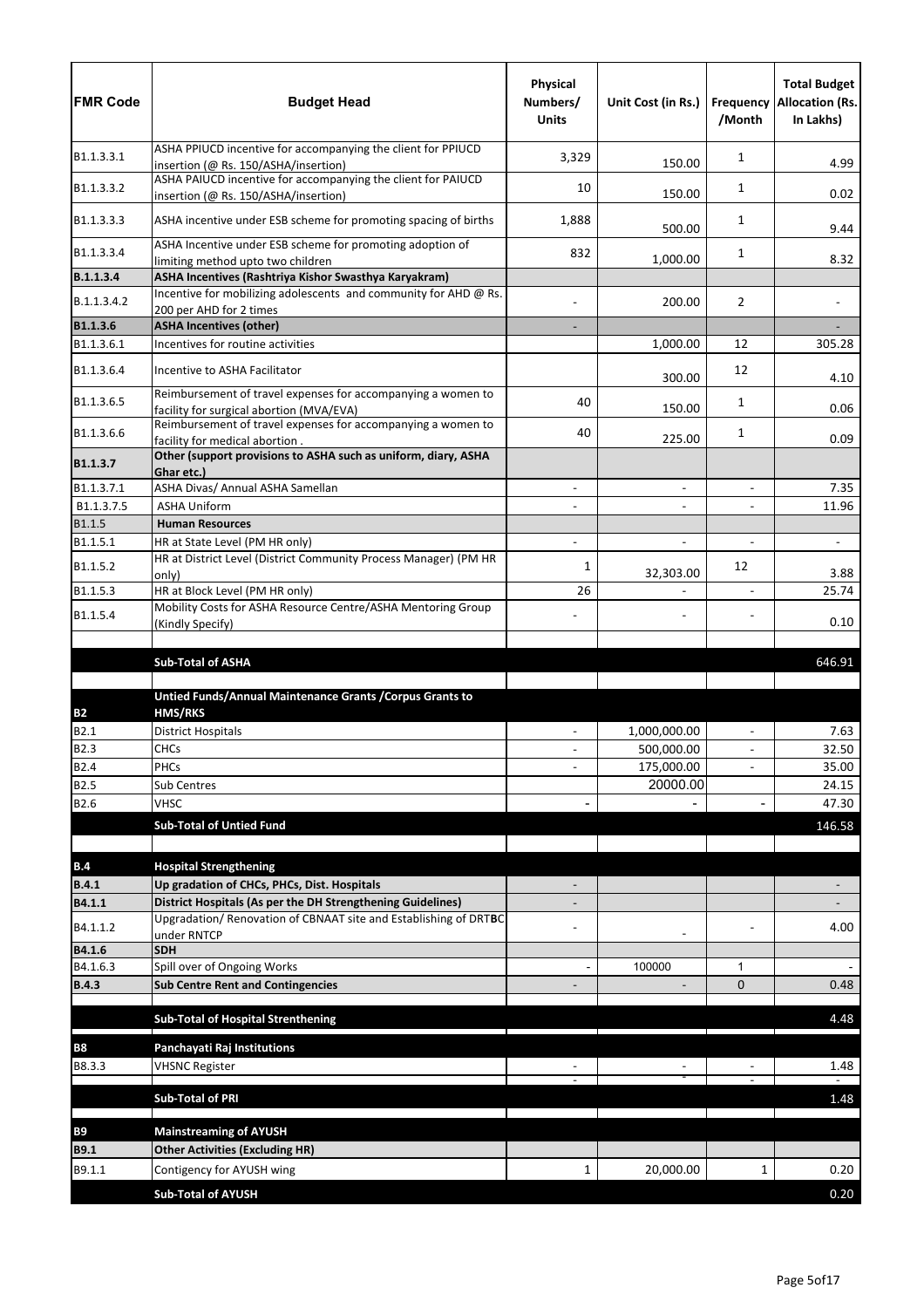| <b>FMR Code</b>           | <b>Budget Head</b>                                                                                                                                                                      | Physical<br>Numbers/<br><b>Units</b> | Unit Cost (in Rs.)       | Frequency<br>/Month | <b>Total Budget</b><br>Allocation (Rs.<br>In Lakhs) |
|---------------------------|-----------------------------------------------------------------------------------------------------------------------------------------------------------------------------------------|--------------------------------------|--------------------------|---------------------|-----------------------------------------------------|
|                           |                                                                                                                                                                                         |                                      |                          |                     |                                                     |
| <b>B10</b>                | <b>IEC-BCC NRHM</b>                                                                                                                                                                     |                                      |                          |                     |                                                     |
| B.10.3.3<br>B.10.3.3.2    | <b>BCC/IEC activities for FP</b><br><b>Inter Personal Communication</b>                                                                                                                 |                                      |                          |                     | 1.08                                                |
| B.10.6.7                  | <b>Health Education and Publicity for NIDDCP</b>                                                                                                                                        | $\mathbf{1}$                         | 10,000.00                | $\mathbf{1}$        | 0.10                                                |
| B.10.6.9                  |                                                                                                                                                                                         |                                      |                          |                     |                                                     |
| B.10.6.9                  | <b>IEC / BCC for NVBDCP</b>                                                                                                                                                             |                                      |                          |                     |                                                     |
| B.10.6.9.a                | <b>IEC/BCC for Malaria</b>                                                                                                                                                              | $\overline{\phantom{a}}$             | $\overline{\phantom{a}}$ | $\blacksquare$      | 0.23                                                |
| B.10.6.9.b                | Dengue & Chikungunya                                                                                                                                                                    |                                      |                          |                     | 0.30                                                |
| B.10.6.9.d                | Specific IEC/BCC for Lymphatic Filariasis at State, District, PHC, Sub-<br>centre and village level including VHSC/GKs for<br>communitymobilization efforts to realize the desired drug |                                      |                          |                     |                                                     |
|                           | compliance of 85% during MDA                                                                                                                                                            |                                      |                          |                     | 0.47                                                |
| B.10.6.10                 | IEC/BCC/Advocacy for Kalaazar<br>IEC/BCC: Mass media, Outdoor media, Rural media, Advocacy<br>media for NLEP                                                                            | 1                                    | 98,000.00                | $\mathbf{1}$        | 0.40<br>0.98                                        |
| B.10.6.12                 | IEC and community mobilization activities for NMHP                                                                                                                                      |                                      |                          |                     |                                                     |
| B.10.6.12.a               | Procuring/ translation of IEC material and distribution                                                                                                                                 |                                      |                          |                     | 2.00                                                |
| B.10.6.12.b               | Awareness generation activities in the community, schools,                                                                                                                              |                                      |                          |                     |                                                     |
|                           | workplaces with community involvement                                                                                                                                                   |                                      |                          |                     | 2.00                                                |
| B.10.6.14.1               | SBCC/IEC campaign                                                                                                                                                                       |                                      |                          |                     |                                                     |
| B.10.6.14.1.a             | Development of posters/ stickers/ handouts/ wall paintings/<br>hoardings/local advt/etc. @ Rs. 3,00,000                                                                                 | 1                                    | 300,000.00               | 1                   | 3.00                                                |
| B.10.6.14.1.b             | Places covered with hoardings/ bill boards/ signages etc. @ Rs.<br>2,00,000                                                                                                             | 1                                    | 200,000.00               | 1                   | 2.00                                                |
| B.10.6.14.1.c             | Usage of Folk media such as Nukkad Natak/ mobile audio visual<br>services/ local radio etc. @ Rs. 1,00,000                                                                              | 1                                    | 100,000.00               | 1                   | 1.00                                                |
| B.10.6.14.1.              | 1000 Printing of Challan Books @ Rs. 60 per book                                                                                                                                        | 1                                    | 60,000.00                | $\mathbf{1}$        | 0.60                                                |
| B.10.6.14.2               | IEC/SBCC material used for patients counselling                                                                                                                                         | 1                                    | 40,000.00                | 1                   | 0.40                                                |
| <b>B.10.7</b>             | Printing activities (please specify)                                                                                                                                                    |                                      |                          |                     |                                                     |
| B.10.7.1                  | Printing of MCP cards, safe motherhood booklets etc.                                                                                                                                    |                                      | $\blacksquare$           | $\blacksquare$      | 20.27                                               |
| B.10.7.2                  | WIFS report Format (36 format per Upper Primary shool Inter<br>College and AWC                                                                                                          | 115128                               | 0.50                     | 1                   | 0.58                                                |
| B.10.7.4                  | <b>Other printing</b>                                                                                                                                                                   |                                      |                          |                     |                                                     |
| B.10.7.4.1                | NIPI report Format (36 format per Primary schoo)                                                                                                                                        | 59,688                               | 0.50                     | 1                   | 0.30                                                |
|                           | AFHS Cards for CHCS level Clinic (2000 Cards/Clinic)                                                                                                                                    |                                      | 0.50                     | $\mathbf{1}$        |                                                     |
|                           | AFHS Cards for Medical College/Distt. hospital level Clinic (2000                                                                                                                       |                                      |                          | 1                   |                                                     |
| B.10.7.4.2                | Cards/Clinic)<br>AFHC Register @ Rs. 100/ per register for CHC Clinic                                                                                                                   |                                      | 0.50<br>100.00           | $\mathbf{1}$        |                                                     |
|                           | AFHC Register @ Rs. 100/ per register for DC/MC Clinic                                                                                                                                  |                                      | 100.00                   | 1                   |                                                     |
|                           | <b>Printing of RBSK card and registers</b>                                                                                                                                              |                                      |                          |                     |                                                     |
|                           | No. of children in AWCs                                                                                                                                                                 | 131,694                              | 0.90                     | $\overline{2}$      | 2.37                                                |
|                           | No. of children in primary schools<br>(Class 1 to 5th)                                                                                                                                  | 162,566                              | 0.60                     | 1                   | 0.98                                                |
| B.10.7.4.3                | No. of children in Upper primary schools<br>(Class 6 to 12th)                                                                                                                           | 99,000                               | 0.60                     | 1                   | 0.59                                                |
|                           | MHT Register for AWC                                                                                                                                                                    | 527                                  | 100.00                   | $\mathbf{1}$        | 0.53                                                |
|                           | MHT Register for School<br>(Class-1 to 12)                                                                                                                                              | 523                                  | 100.00                   | 1                   | 0.52                                                |
|                           | RBSK Format (microplan, reporting) @ Rs. 2000/ per block                                                                                                                                | 13                                   | 2,000.00                 | 1                   | 0.26                                                |
| B.10.7.4.8<br>B.10.7.4.10 | Printing of IEC Materials and monitoring formats for IDCF<br>Printing and dissemination of Immunization cards, tally sheets,                                                            |                                      |                          | 1                   | 1.18                                                |
|                           | monitoring forms etc.                                                                                                                                                                   |                                      |                          |                     | 8.26                                                |
| B.10.7.4.12               | <b>MDR Format printing</b>                                                                                                                                                              |                                      | $\blacksquare$           |                     | 0.21                                                |
| B.10.7.4.13               | Printing of Case Sheet under Maternal Health                                                                                                                                            |                                      |                          |                     | 4.04                                                |
| B.10.7.4.14               | <b>IEC for NPCDCS</b>                                                                                                                                                                   | 1                                    | 500,000.00               | 1                   | 5.00                                                |
| B.10.7.4.15               | Printing of HBNC Monitoring format for 6 & 7 module trained ASHA                                                                                                                        |                                      |                          | $\mathbf{1}$        | 3.51                                                |
|                           |                                                                                                                                                                                         |                                      |                          |                     |                                                     |
|                           | <b>Sub-Total of IEC/BCC</b>                                                                                                                                                             |                                      |                          |                     | 63.16                                               |
| <b>B14</b>                | Innovations (if any)                                                                                                                                                                    |                                      |                          |                     |                                                     |
| B14.6                     | Religious and Community Leaders Meet                                                                                                                                                    | $\mathbf{1}$                         | 10,000.00                | $\mathbf{1}$        | 0.10                                                |
|                           |                                                                                                                                                                                         |                                      |                          |                     |                                                     |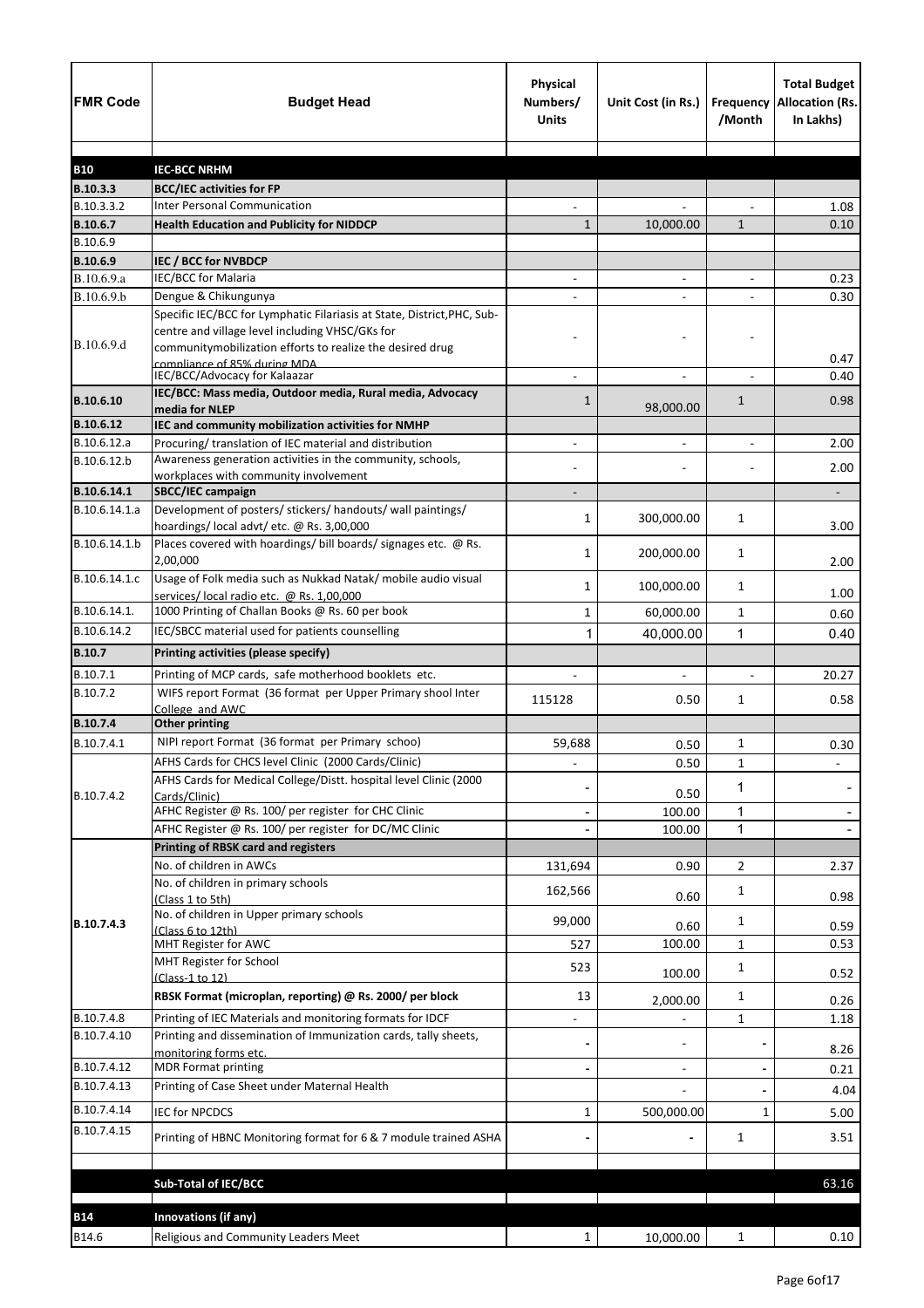| <b>FMR Code</b>          | <b>Budget Head</b>                                                                                                           | <b>Physical</b><br>Numbers/<br><b>Units</b> | Unit Cost (in Rs.)                         | /Month                         | <b>Total Budget</b><br>Frequency Allocation (Rs.<br>In Lakhs) |
|--------------------------|------------------------------------------------------------------------------------------------------------------------------|---------------------------------------------|--------------------------------------------|--------------------------------|---------------------------------------------------------------|
| B14.7                    | Procurement of equipment for PICU Dr SPM Hospital, Lucknow                                                                   |                                             |                                            | 1                              |                                                               |
| B14.10                   | Establishment of Divisional Monitoring & Evaluation Hub (M&E<br>Hub)                                                         |                                             |                                            |                                |                                                               |
| B14.11                   | Rogi Sahayata Kendra                                                                                                         |                                             |                                            |                                |                                                               |
| B14.12                   | AAA Platform - Monitoring & Microplanning meeting<br>for frontline workers                                                   |                                             |                                            |                                |                                                               |
|                          | Establishment of Mini Skill Lab @ Rs. 77000/MSL                                                                              |                                             | 77,000.00                                  | 1                              |                                                               |
| B14.22                   | Training Strategy for Village Health and Nutrition Days (VHNDs)                                                              | $\blacksquare$                              |                                            | $\overline{a}$                 | 6.44                                                          |
| B14.25                   | Free Transport Facilities to PLHIV(People Living with HIV) for<br>treatment                                                  |                                             |                                            |                                | 1.09                                                          |
| B14.28                   | Comprehensive Primary Health Care - District-Shrawasti-Block-<br>Srisia                                                      |                                             |                                            |                                |                                                               |
| B14.29                   | Swasthya Ganv Khushal Ganv                                                                                                   |                                             |                                            |                                | 0.75                                                          |
| B14.35                   | Misoprost Distribution for Home Deliveries                                                                                   |                                             |                                            |                                |                                                               |
|                          | <b>Sub-Total of Innovation</b>                                                                                               |                                             |                                            |                                |                                                               |
|                          |                                                                                                                              |                                             |                                            |                                | 8.38                                                          |
| <b>B15</b>               | <b>Planning, Implementation and Monitoring</b>                                                                               |                                             |                                            |                                |                                                               |
| <b>B15.2</b>             | <b>Quality Assurance &amp; Grievance Redressal</b>                                                                           |                                             |                                            |                                |                                                               |
|                          | <b>Quality Assurance</b>                                                                                                     |                                             |                                            |                                |                                                               |
| B15.2.2                  | District Quality Assurance Unit (excluding HR) (Operational cost,                                                            |                                             |                                            |                                | 2.12                                                          |
| B15.2.4                  | review meeting)<br>Quality Assurance Implementation (for traversing gaps)                                                    |                                             |                                            |                                | 1.04                                                          |
|                          | Quality Assurance Assessment (State & district Level assessment                                                              |                                             |                                            | L,                             |                                                               |
| B15.2.5                  | cum Mentoring Visit) certification & re certification (State &<br>National Level)                                            |                                             |                                            |                                | 2.70                                                          |
| B15.2.7                  | <b>Kayakalp</b>                                                                                                              |                                             |                                            |                                |                                                               |
| B15.2.7.1                | Kayakalp Trainings                                                                                                           | $\blacksquare$                              | $\overline{a}$                             | $\overline{a}$                 | 1.96                                                          |
| B15.2.7.2                | Assessments                                                                                                                  |                                             |                                            |                                | 1.75                                                          |
| B15.2.7.4<br>B15.2.7.6   | Support for Implementation of Kayakalp<br>Swachh Swasth Sarvatra                                                             |                                             |                                            |                                | 4.25                                                          |
|                          | <b>Sub-Total of Quality Assurance</b>                                                                                        |                                             |                                            |                                | 13.82                                                         |
|                          |                                                                                                                              |                                             |                                            |                                |                                                               |
| <b>B15.3</b>             | <b>Monitoring and Evaluation</b>                                                                                             |                                             |                                            |                                |                                                               |
| B15.3.1                  | <b>HMIS</b>                                                                                                                  |                                             |                                            |                                |                                                               |
| B15.3.1.2                | Data Entry Operators at Block level                                                                                          | $\blacksquare$                              | $\blacksquare$                             | $\sim$                         | 21.84                                                         |
| B15.3.1.5<br>B15.3.1.5.2 | <b>Mobility Support for HMIS &amp; MCTS</b><br>Mobility Support for HMIS & MCTS at District level                            |                                             |                                            |                                | 0.47                                                          |
| B15.3.1.6                | Printing of HMIS Formats                                                                                                     |                                             | $\overline{\phantom{a}}$<br>$\blacksquare$ | $\overline{\phantom{a}}$<br>÷, | 0.55                                                          |
| B15.3.2                  | <b>MCTS</b>                                                                                                                  |                                             |                                            |                                |                                                               |
| B15.3.2.1                | Printing of RCH Registers                                                                                                    | -                                           | $\blacksquare$                             | $\blacksquare$                 | 6.29                                                          |
| B15.3.2.2                | Printing of MCTS follow-up formats/ services due list/ work plan                                                             |                                             |                                            |                                | 0.92                                                          |
| B15.3.2.5                | AMC of Computer/Printer/UPS                                                                                                  | -                                           | $\overline{\phantom{a}}$                   | $\blacksquare$                 | 1.16                                                          |
| B15.3.2.7                | Internet Connectivity through LAN / data card                                                                                | $\overline{\phantom{0}}$                    | $\blacksquare$                             | $\blacksquare$                 | 1.92                                                          |
| B15.3.2.12               | Other office expenditure                                                                                                     |                                             |                                            |                                | 2.58                                                          |
|                          | <b>Sub-Total of HMIS/MCTS</b>                                                                                                |                                             |                                            |                                | 35.73                                                         |
| <b>B.16</b>              | <b>PROCUREMENT</b>                                                                                                           |                                             |                                            |                                |                                                               |
| <b>B16.1</b>             | <b>Procurement of Equipment</b>                                                                                              |                                             |                                            |                                |                                                               |
| B16.1.1                  | Procurement of equipment: MH                                                                                                 |                                             |                                            |                                |                                                               |
| B16.1.1.3                | <b>Others</b>                                                                                                                |                                             |                                            |                                |                                                               |
| B16.1.1.3.2              | VDRL rotator for Syphilis screening                                                                                          | $\overline{2}$                              | 14,000.00                                  | 1                              | 0.28                                                          |
| B16.1.1.3.5              | Safe Dilivery kit for Diliveries of HIV infected pregnant women                                                              |                                             |                                            |                                | 0.36                                                          |
| B16.1.1.3.9              | Detection and treatment of High Risk Pregnant Women due to<br>anaemia using Haemoglobin auto-analyser in VHND sessions in 25 |                                             |                                            |                                |                                                               |
| B16.1.2                  | <b>HPDs</b>                                                                                                                  |                                             |                                            |                                |                                                               |
| B16.1.2.1                | Procurement of equipment: CH<br>Furniture, Furnishing and Equipment                                                          |                                             | $\blacksquare$                             | 1                              |                                                               |
| B16.1.2.9                | Procurement of equipment for SNCU in Medical Collage / DWH                                                                   |                                             |                                            |                                |                                                               |
|                          |                                                                                                                              |                                             |                                            |                                |                                                               |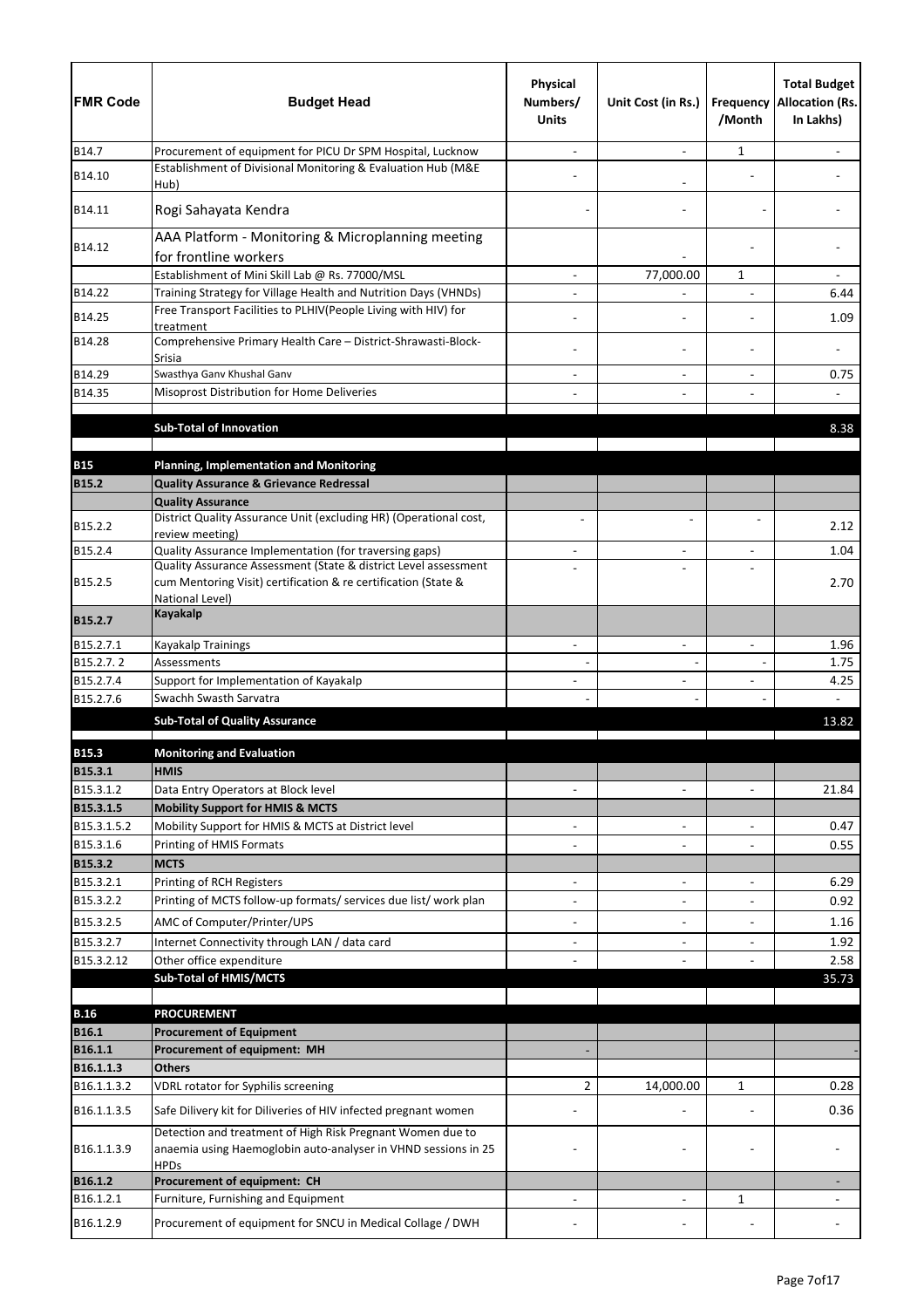| <b>FMR Code</b>         | <b>Budget Head</b>                                                                                      | <b>Physical</b><br>Numbers/<br><b>Units</b> | Unit Cost (in Rs.)       | Frequency<br>/Month      | <b>Total Budget</b><br><b>Allocation (Rs.</b><br>In Lakhs) |
|-------------------------|---------------------------------------------------------------------------------------------------------|---------------------------------------------|--------------------------|--------------------------|------------------------------------------------------------|
| B16.1.6.3               | <b>Equipments for RBSK</b>                                                                              |                                             |                          |                          |                                                            |
| B16.1.6.3.5             | Data card internet connection for laptops and DEIC and rental                                           | 26                                          | 500.00                   | 12                       | 1.56                                                       |
| B16.1.10                | <b>Procurement of Equipments RNTCP (CBNAAT)</b>                                                         |                                             | 190,000.00               | $\mathbf{1}$             |                                                            |
|                         | <b>Sub-Total of Equipments</b>                                                                          |                                             |                          |                          | 2.20                                                       |
|                         |                                                                                                         |                                             |                          |                          |                                                            |
| <b>B.16.2</b>           | <b>Procurement of Drugs and supplies</b>                                                                |                                             |                          |                          |                                                            |
| <b>B.16.2.1</b>         | Drugs & supplies for MH                                                                                 |                                             |                          |                          |                                                            |
| B.16.2.1.3              | <b>Others</b>                                                                                           |                                             |                          |                          |                                                            |
| B.16.2.1.3.1            | JSSK drugs and consumables                                                                              |                                             |                          |                          | 321.61                                                     |
|                         | Whole blood finger prick test for HIV                                                                   |                                             |                          |                          |                                                            |
| B.16.2.1.5              | Refrigerator & operational cost under Cold chain management                                             |                                             | $\overline{\phantom{a}}$ |                          | 5.50                                                       |
|                         | Consumables for ICTC/ PPTCT Centers                                                                     |                                             |                          |                          | 4.87                                                       |
| <b>B.16.2.2</b>         | Drugs & supplies for CH                                                                                 |                                             |                          |                          |                                                            |
| B.16.2.2.2              | Vitamin A syrup                                                                                         |                                             | $\overline{\phantom{0}}$ |                          | 5.65                                                       |
| B.16.2.2.6              | Procurement of ORS for IDCF program                                                                     | 239,277                                     | 1.94                     | $\mathbf{1}$             | 4.64                                                       |
| <b>B.16.2.4</b>         | <b>Supplies for IMEP</b>                                                                                |                                             |                          |                          |                                                            |
| B.16.2.4.1              | Biomedical waste management - District level                                                            | $\overline{\phantom{a}}$                    | $\overline{\phantom{0}}$ | $\overline{\phantom{a}}$ | 4.58                                                       |
| B.16.2.4.2              | Biomedical waste management - CHC/PHC level<br>Cleaning/washing, house-keeping and laundry management - |                                             | 13,109.00                | 12                       | 5.51                                                       |
| B.16.2.4.3              | <b>District level</b>                                                                                   |                                             |                          |                          | 33.15                                                      |
| B.16.2.4.4              | Cleaning/washing, house-keeping and laundry management -<br><b>CHC/PHC level</b>                        |                                             |                          |                          | 27.64                                                      |
| B.16.2.4.7              | <b>Cleanliness of Sub Centres</b>                                                                       |                                             |                          |                          | 14.70                                                      |
| <b>B.16.2.6</b>         | National Iron Plus Initiative and National Deworming Day (Drugs<br>& Supplies)                          |                                             |                          |                          |                                                            |
| B.16.2.6.1              | Children (6m - 60months)                                                                                |                                             |                          |                          |                                                            |
| B.16.2.6.1.a            | IFA syrups (with auto dispenser)                                                                        | 271,519                                     | 7.99                     | $\mathbf{1}$             | 21.69                                                      |
| B.16.2.6.2              | Children 5 - 10 years                                                                                   |                                             |                          |                          |                                                            |
| B.16.2.6.2.a            | IFA tablets (IFA WIFS Junior tablets- pink sugar coated)                                                | 8,049,433                                   | 0.18                     | $\mathbf{1}$             | 14.65                                                      |
| B.16.2.6.3              | <b>WIFS (10-19 years)</b>                                                                               |                                             |                          |                          |                                                            |
| B.16.2.6.3.a            | IFA tablets @ Rs. 1.41/10 tables                                                                        | 8,117,572                                   | 0.14                     | 1                        | 11.45                                                      |
| <b>B.16.2.7</b>         | <b>Drugs &amp; supplies for RBSK</b>                                                                    |                                             |                          |                          |                                                            |
| B.16.2.7.1              | Medicine for Mobile Health Team @Rs. 5000/MHT                                                           | 26                                          | 5,000.00                 | 1                        | 1.30                                                       |
| <b>B.16.2.8</b>         | <b>Drugs &amp; supplies for AYUSH</b>                                                                   | 27                                          | 50,000.00                | $\mathbf{1}$             | 13.50                                                      |
| B.16.2.10.3             | <b>Procurement of ASHA HBNC Kit</b>                                                                     |                                             |                          |                          |                                                            |
| B.16.2.10.3.1.1 New Kit |                                                                                                         |                                             | 150.00                   | $\mathbf{1}$             |                                                            |
| B.16.2.11.4             | <b>Drugs and Consumables for NPCB</b>                                                                   |                                             |                          |                          |                                                            |
| B.16.2.11.3             | Cash grant for decentralized commodities for NVBDCP                                                     |                                             |                          | $\overline{a}$           | 12.58                                                      |
| B.16.2.11.5             | Drugs and Consumables for NMHP                                                                          |                                             | 1,000,000.00             | $\mathbf{1}$             | 10.00                                                      |
| B.16.2.11.7             | Pharmacological Treatment @ 2,00,000/District (Procurement of                                           | 1                                           | 200,000.00               | $\mathbf{1}$             | 2.00                                                       |
| B.16.2.11.8             | Medicine & Consumables for TCC)<br>Laboratories, Drugs & Consumables under NPCDCS                       |                                             |                          |                          |                                                            |
| B.16.2.11.8.a           | District NCD Clinic                                                                                     | $\mathbf{1}$                                | 1,200,000.00             | $\mathbf{1}$             | 12.00                                                      |
| B.16.2.11.8.b           | District CCU/ICU & Cancer Care                                                                          |                                             | 500,000.00               | $\mathbf{1}$             |                                                            |
| B.16.2.11.8.c           | CHC N C D Clinic                                                                                        | 13                                          | 200,000.00               | 1                        | 26.00                                                      |
| B.16.2.11.8.d           | Glucostrips, Lancets-PHC level                                                                          | 40                                          | 25,000.00                | 1                        | 10.000                                                     |
| B.16.2.11.8.e           | Glucostrips, Lancets-Sub-Centre level                                                                   | 245                                         | 25,000.00                | $\mathbf{1}$             | 61.25                                                      |
| B.16.2.11.9             | Material & Supplies: NLEP(Supportive drugs, lab. reagents &                                             | 1                                           | 68,000.00                | $\mathbf{1}$             | 0.68                                                       |
| B.16.2.11.10            | equipments and printing works)<br>Drigs for Palliative Care @ Rs. 50000/Distict                         | $\mathbf{1}$                                | 500,000.00               | $\mathbf{1}$             | 5.00                                                       |
| B.16.2.11.11            | Drugs for RNTCP                                                                                         |                                             |                          |                          | 2.97                                                       |
|                         | <b>Sub-total of Drugs</b>                                                                               |                                             |                          |                          | 632.92                                                     |
|                         | <b>Sub total of Procurement</b>                                                                         |                                             |                          |                          | 635.12                                                     |
|                         |                                                                                                         |                                             |                          |                          |                                                            |
| <b>B.17</b>             | <b>Drug Ware Housing</b>                                                                                |                                             |                          |                          |                                                            |
| B.17.1.1                | Human Resources (Regional Drug Ware House)                                                              |                                             |                          |                          |                                                            |
| B.17.1.1                | Human Resources (District Drug Ware House)                                                              |                                             |                          |                          | 3.38                                                       |
| B.17.1.2                | <b>Others (Oprational Expences)</b>                                                                     |                                             |                          |                          |                                                            |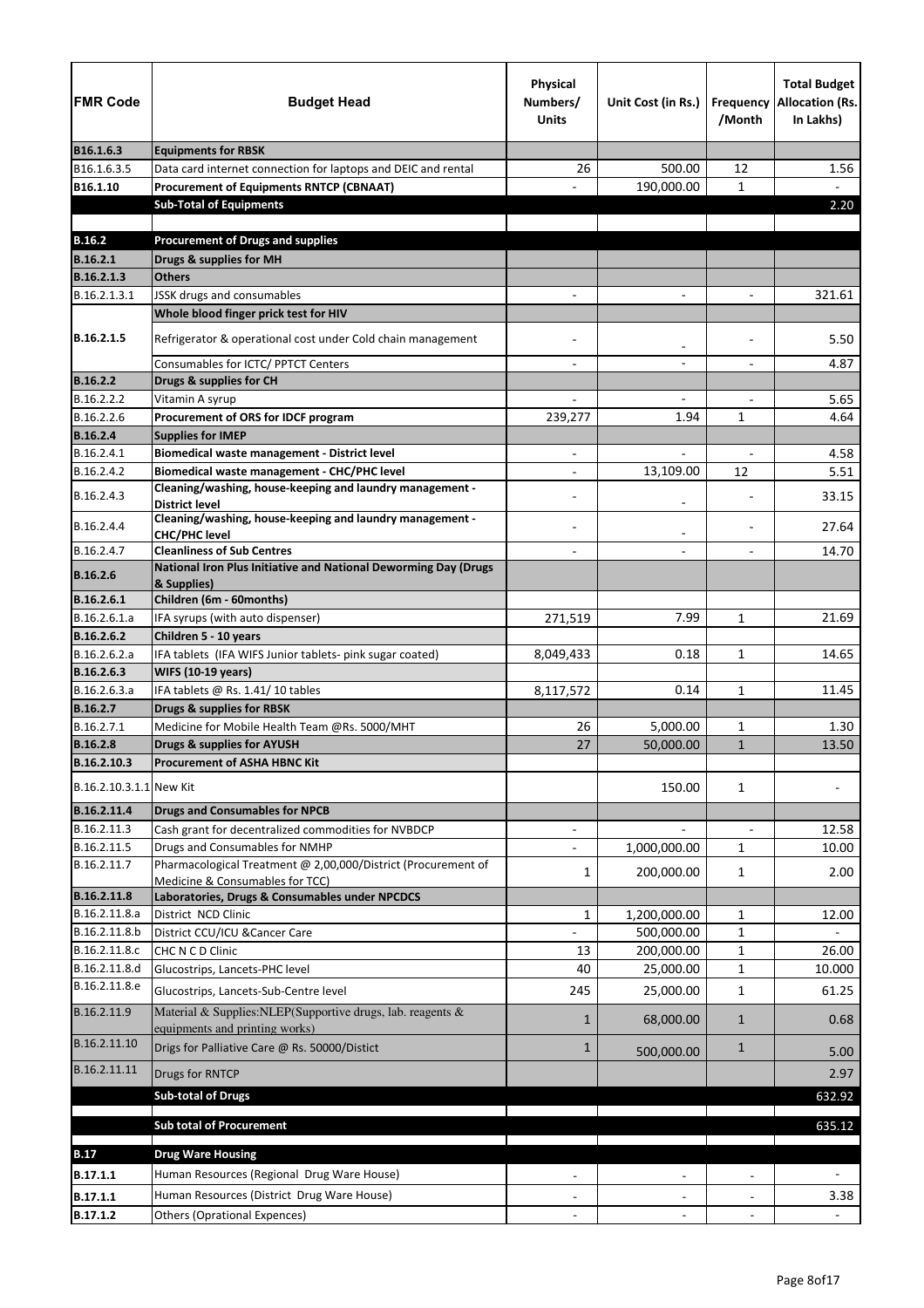| Physical<br><b>FMR Code</b><br><b>Budget Head</b><br>Numbers/<br><b>Units</b>                                                                                                | Unit Cost (in Rs.) | <b>Frequency</b><br>/Month | <b>Total Budget</b><br><b>Allocation (Rs.</b><br>In Lakhs) |
|------------------------------------------------------------------------------------------------------------------------------------------------------------------------------|--------------------|----------------------------|------------------------------------------------------------|
| District Drugwaare House, Regional Drug Ware House and<br>Tranportation of drug and medical supplies from district Drugware<br>B.17.3.3<br>houses to Govt. Health Facilities |                    |                            | 0.53                                                       |
| <b>Sub-total of Drug Ware Housing</b>                                                                                                                                        |                    |                            | 3.91                                                       |
| <b>B.18</b><br>New Initiatives/ Strategic Interventions                                                                                                                      |                    |                            |                                                            |
| B18.4.4<br>7+ Strategy                                                                                                                                                       |                    |                            |                                                            |
|                                                                                                                                                                              |                    |                            |                                                            |
| <b>B22</b><br><b>Support Services</b><br>Honorarium of HR working BRD Medical College-Support                                                                                |                    |                            |                                                            |
| B22.3<br><b>Strengthening NVBDCP</b>                                                                                                                                         |                    |                            |                                                            |
| B22.4<br><b>Support Strengthening RNTCP</b>                                                                                                                                  |                    |                            |                                                            |
| <b>Sub-total of Support Services</b>                                                                                                                                         |                    |                            |                                                            |
|                                                                                                                                                                              |                    |                            |                                                            |
| <b>B.23</b><br>Other Expenditures (Power Backup, Convergence etc.)<br>B.23.2<br>PoL for generator at District level hospital                                                 |                    |                            | 8.40                                                       |
| B.23.3<br>PoL for generator at CHCs/Block level PHCs delivery point                                                                                                          |                    |                            | 29.40                                                      |
| Sub-total of POL / Power Backup                                                                                                                                              |                    |                            | 37.80                                                      |
|                                                                                                                                                                              |                    |                            |                                                            |
| Collaboration with Medical Colleges and Knowledge partners<br><b>B.24</b>                                                                                                    |                    |                            |                                                            |
| Honorarium of HR at Pediatric Cardiac Surgury unit- AMU                                                                                                                      |                    |                            |                                                            |
|                                                                                                                                                                              |                    |                            |                                                            |
| National Program for Palliative Care (New Initiatives under NCD)<br><b>B.27</b>                                                                                              |                    |                            |                                                            |
| <b>B.27.1</b><br><b>District Hospital Recurring</b><br>Training of PHC Medical Officers, nurses, Paramedical Workers &                                                       |                    |                            |                                                            |
| B.27.1.2<br>1<br>Other Health Staff                                                                                                                                          | 200,000.00         | 1                          | 2.00                                                       |
| <b>B.30</b><br><b>Human Resources</b>                                                                                                                                        |                    |                            |                                                            |
| <b>B.30.1</b><br><b>Nurses and Paramedical Staff</b>                                                                                                                         |                    |                            |                                                            |
| B.30.1.1<br><b>ANMs</b>                                                                                                                                                      |                    |                            | 101.75                                                     |
| <b>Community Nurse (Case Manager) for Mental Health Programme</b>                                                                                                            |                    |                            |                                                            |
| Honorarium for Existing Staff @ Rs. 25000 for 12 months<br>$\mathbf{1}$                                                                                                      | 25,000.00          | 12                         | 3.00                                                       |
| Honorarium for Existing Staff @ Rs. 25000 for 4 months                                                                                                                       | 25,000.00          | 4                          | $\overline{\phantom{a}}$                                   |
| <b>GNM under NPCDCS Programme</b>                                                                                                                                            |                    |                            |                                                            |
| Honorarium for 2 GNM for 12 months at Distt. NCD Clinic                                                                                                                      |                    | 12                         | 4.32                                                       |
| Honorarium for 4 GNM for 12 months at District CCU & Cancer<br>Care Units                                                                                                    |                    | 12                         |                                                            |
| 13<br>Honorarium for GNM @ Rs. 18000/months at CHC NCD Clinics                                                                                                               | 18,000.00          | 12                         | 28.08                                                      |
| B.30.1.2<br>Honorarium for GNM @ Rs. 18900/month at CHC NCD Clinics                                                                                                          | 18,900.00          | 12                         |                                                            |
| Honorarium of Staff Nurse @ 18000/PM for each CHC<br>(Population based screeing in five districts and CoPD)                                                                  | 18,000.00          | 12                         |                                                            |
| <b>GNM under NPHE Programme</b>                                                                                                                                              |                    |                            |                                                            |
| Honorarium for Nurse @ Rs. 21000 /month for 12 months at Distt.                                                                                                              | 21,000.00          | 12                         |                                                            |
| Hospital                                                                                                                                                                     |                    |                            |                                                            |
| Honorarium for Nurse @ Rs. 20000 /month for 12 months at                                                                                                                     | 20,000.00          | 12                         | 14.40                                                      |
| 6<br>Distt. Hospital                                                                                                                                                         |                    |                            |                                                            |
| Nurse under NPHE Programme<br>4                                                                                                                                              | 19,060.00          | 12                         | 9.15                                                       |
| <b>Staff Nurses</b>                                                                                                                                                          |                    |                            | 73.05                                                      |
| <b>Laboratory Technicians</b>                                                                                                                                                |                    |                            |                                                            |
| <b>Under NPCDCS Programe</b>                                                                                                                                                 |                    |                            |                                                            |
| Technician @ 18,900 /months for 12 months under NPCDCS<br>Programe at district NCD Clinic                                                                                    | 18,900.00          | 12                         |                                                            |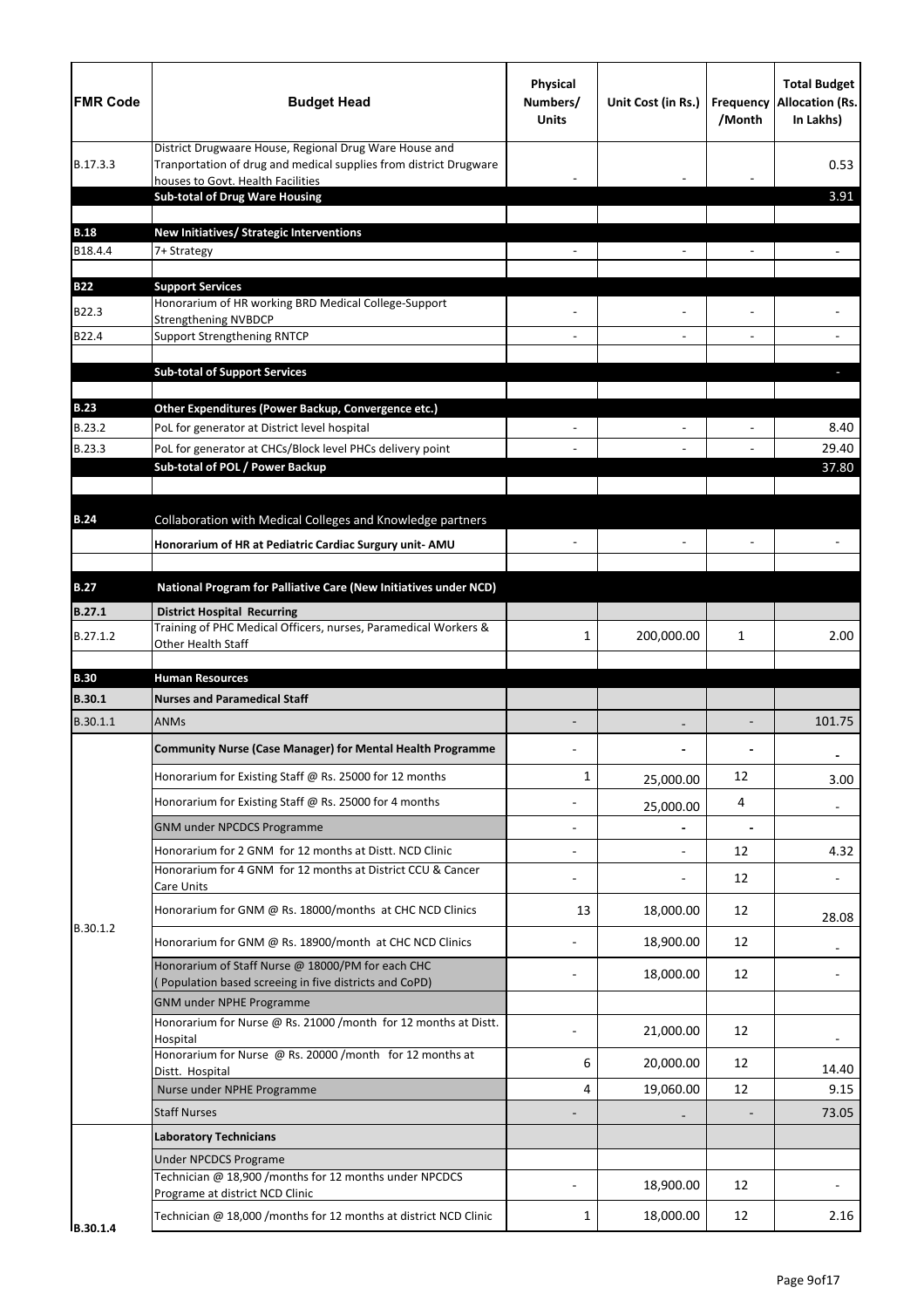| <b>FMR Code</b>      | <b>Budget Head</b>                                                                                        | Physical<br>Numbers/<br><b>Units</b> | Unit Cost (in Rs.) | Frequency<br>/Month      | <b>Total Budget</b><br><b>Allocation (Rs.</b><br>In Lakhs) |
|----------------------|-----------------------------------------------------------------------------------------------------------|--------------------------------------|--------------------|--------------------------|------------------------------------------------------------|
|                      | Technician @ 18,900 /months for 12 months at CHC NCD Clinics                                              |                                      | 18,900.00          | 12                       |                                                            |
|                      | Technician @ 18,000 /months for 12 months at CHC NCD Clinics                                              | 13                                   | 18,000.00          | 12                       | 28.08                                                      |
|                      | Laboratory Technicians Under RNTCP                                                                        |                                      |                    |                          | 22.68                                                      |
|                      | Laboratory Technicians for District Hospital and CHCs                                                     | $\blacksquare$                       | 14,443.00          | 12                       |                                                            |
| B.30.1.8             | Radiographer / X Ray Techinician                                                                          | 2                                    | 14,443.00          | 12                       | 3.47                                                       |
|                      | Physiotherapist/ Occupational Therapist                                                                   |                                      |                    |                          |                                                            |
|                      | Physiotherapist/ Occupational Therapist under NPCDCS<br>Programme                                         |                                      |                    |                          |                                                            |
| B.30.1.9             | Physiotherapist/ Occupational Therapist @ Rs. 21000/month<br>under NPHE Programme                         |                                      | 21,000.00          | 12                       |                                                            |
|                      | Physiotherapist/ Occupational Therapist @ Rs. 20000/month                                                 | 1                                    | 20,000.00          | 12                       | 2.40                                                       |
|                      | under NPHE Programme<br>Others (Psychiatric Nurse, Community Health Worker, PMW, TB<br>HV)                |                                      |                    |                          |                                                            |
|                      | <b>Psychiatric Nurse for Mental Health Programme</b>                                                      |                                      |                    |                          |                                                            |
| B.30.1.11            | Honorarium for Existing Staff @ Rs. 40000 for 12 months                                                   |                                      | 40,000.00          | 12                       |                                                            |
|                      | Honorarium for Existing Staff @ Rs. 43000 for 12 months                                                   | 1                                    | 42,000.00          | 12                       | 5.04                                                       |
|                      | Honorarium for New Staff @ Rs. 40000 for 4 months                                                         |                                      | 40,000.00          | $\overline{4}$           |                                                            |
|                      | <b>PMW under NLEP</b>                                                                                     | 1                                    | 18,480.00          | 12                       | 2.22                                                       |
| <b>B.30.2</b>        | <b>Specialists</b>                                                                                        |                                      |                    |                          |                                                            |
| B.30.2.1             | <b>Obstetricians and Gynaecologists</b>                                                                   |                                      |                    | $\overline{\phantom{a}}$ | 19.20                                                      |
| B.30.2.3             | Anaesthetists<br>Honorarium of Consultant Medicine @ Rs. 80000/months for 12                              |                                      |                    |                          | 9.60                                                       |
| B.30.2.4             | months under NPHE Programme                                                                               | 2                                    | 80,000.00          | 12                       | 19.20                                                      |
| <b>B.30.3</b>        | <b>Other Specialists</b>                                                                                  |                                      |                    |                          |                                                            |
|                      | Physician                                                                                                 |                                      |                    |                          |                                                            |
| B.30.3.1             | Doctor General Physician @ 60,000 P.M. for 12 months for NPCDCS<br>programme                              | $1\vert$                             | 60,000.00          | 12                       | 7.20                                                       |
|                      | Honorarium of Pallaiative Care Physician @ Rs. 90000/month for 12<br>month under NPPC                     | 1                                    | 90,000.00          | 12                       | 10.80                                                      |
|                      | Psychiatrists                                                                                             |                                      |                    |                          |                                                            |
|                      | Psychiatric Consultant for Mental Health Programme                                                        |                                      |                    |                          |                                                            |
| B.30.3.2             | Honorarium for Existing Psychiatric Consultant @ Rs. 1.00 lakhs for<br>12 months                          | 1                                    | 100,000.00         | 12                       | 12.00                                                      |
|                      | Honorarium for New Psychiatric Consultant Psychiatric Consultant                                          |                                      |                    | 4                        |                                                            |
|                      | @ Rs. 1.00 lakhs for 4 months                                                                             |                                      | 100,000.00         |                          |                                                            |
| B.30.3.7             | Microbiologists                                                                                           |                                      |                    |                          |                                                            |
|                      | District Microbiologist at District labs under IDSP                                                       |                                      |                    |                          |                                                            |
| B.30.3.9             | <b>Others</b><br>Specialist-Cardiology/General Medicine @ 80,000 P.M. for 12                              |                                      | 80,000.00          | 12                       |                                                            |
| <b>B.30.4</b>        | months<br><b>Dental Staff</b>                                                                             |                                      |                    |                          |                                                            |
| B.30.4.1             | <b>Dental Surgeons</b>                                                                                    |                                      |                    | 12                       |                                                            |
|                      | <b>Medical Officers</b>                                                                                   | $\overline{\phantom{a}}$             | 41,895.00          |                          | 14.40                                                      |
| <b>B.30.5</b>        | Honorarium of General Physician at CHC NCD Clinics @<br>60,000/month for 12 months under NPCDCS Programme | 13                                   | 60,000.00          | 12                       | 93.60                                                      |
|                      | Honorarium of Mos at DTC/DRTBC/Medical College under RNTCP                                                |                                      |                    |                          |                                                            |
| <b>B.30.6</b>        | <b>AYUSH Staff</b>                                                                                        |                                      |                    |                          |                                                            |
| B.30.6.1             | <b>AYUSH MOs</b>                                                                                          | 27                                   |                    | 12                       | 94.30                                                      |
|                      |                                                                                                           |                                      | 29,106.00          |                          |                                                            |
| B.30.6.2<br>B.30.6.3 | Pharmacist - AYUSH<br>Others (Panchkarma Unit)                                                            | 13                                   | 10,915.00          | 12<br>$\mathbf{1}$       | 17.03                                                      |
|                      |                                                                                                           |                                      |                    |                          |                                                            |
| B.30.7.1             | <b>HR under RBSK</b>                                                                                      |                                      |                    |                          |                                                            |
|                      | Honorarium for Existing AYUSH @ Rs. 27783/month for 12 months                                             | 38                                   | 27,783.00          | 12                       | 126.69                                                     |
| B.30.7.1.a           | Honorarium for New AYUSH @ Rs. 25200/month for 6 months                                                   | 7                                    | 25,200.00          | 6                        | 10.58                                                      |
|                      | Honorarium for MBBS @ Rs. 41675/month for 12 months                                                       | 4                                    | 41,675.00          | 12                       | 20.00                                                      |
| B.30.7.1.b           | Honorarium forBDS @ Rs. 40516/month for 12 months                                                         | 3                                    | 40,516.00          | 12                       | 14.59                                                      |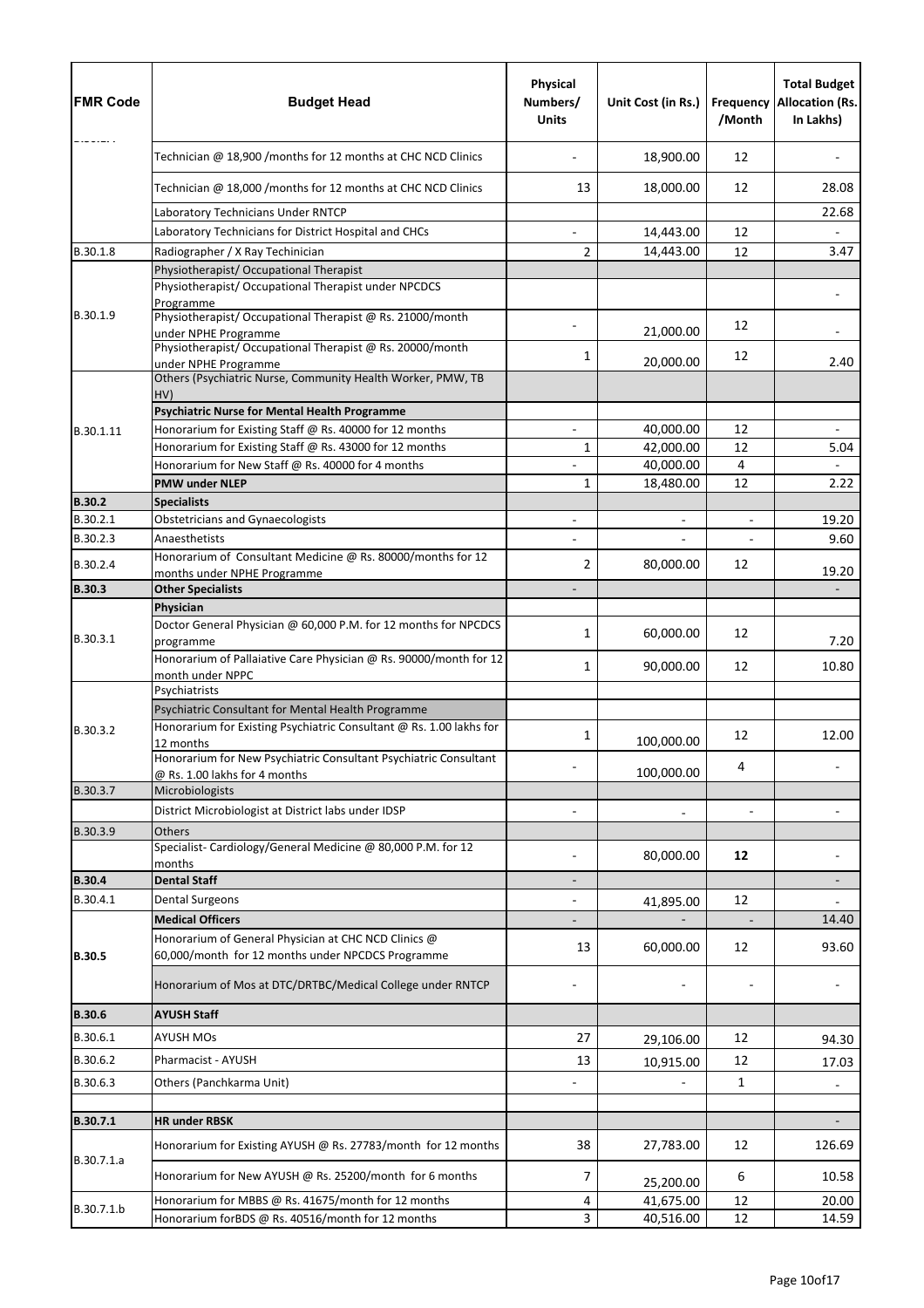| <b>FMR Code</b>      | <b>Budget Head</b>                                                                                               | <b>Physical</b><br>Numbers/<br><b>Units</b> | Unit Cost (in Rs.)       | <b>Frequency</b><br>/Month | <b>Total Budget</b><br><b>Allocation (Rs.</b><br>In Lakhs) |
|----------------------|------------------------------------------------------------------------------------------------------------------|---------------------------------------------|--------------------------|----------------------------|------------------------------------------------------------|
| B.30.7.1.c           | Honorarium for Staff Nurse @ Rs. 19100/month for 12 months                                                       | 6                                           | 19,100.00                | 12                         | 13.75                                                      |
| B.30.7.1.d           | Honorarium for Existing ANM @ Rs. 11576/month for 12 months                                                      | 20                                          | 11,576.00                | 12                         | 27.78                                                      |
|                      | Honorarium for New ANM @ Rs. 10500/month for 6 months                                                            |                                             | 10,500.00                | 6                          |                                                            |
| B.30.7.1.e           | Honaorarium of Paramedical Staffs<br>(Optometrist/Opthalomic assistant, Dental Hygienist and<br>Physiotherapist) |                                             | 13,753                   | 12                         |                                                            |
|                      | Honorarium for Existing Pharmacist @ Rs 14884 for 12 month                                                       | 26                                          | 14,884.00                | 12                         | 46.44                                                      |
|                      | Honorarium for New Pharmacist @ Rs 13500 for 6 month                                                             |                                             | 13,500.00                | 6                          |                                                            |
| B.30.7.2             | Honorarium for HR of Restructured DEIC (Aligarh and Moradabad)                                                   |                                             |                          |                            |                                                            |
| <b>B.30.8</b>        | <b>Staff for NRC</b>                                                                                             |                                             |                          |                            |                                                            |
| B.30.8.1             | <b>Medical Officers</b>                                                                                          |                                             | $\overline{\phantom{0}}$ | $\overline{\phantom{a}}$   | 7.20                                                       |
| B.30.8.2             | <b>Staff Nurse</b>                                                                                               | $\overline{\phantom{a}}$                    | -                        | $\overline{\phantom{a}}$   | 8.71                                                       |
| B.30.8.3             | Cook cum caretaker                                                                                               |                                             |                          |                            | 1.68                                                       |
| B.30.8.5             | Others (Nutitionist/FD and Cleaner)                                                                              |                                             | $\overline{\phantom{a}}$ | $\overline{\phantom{a}}$   | 2.88                                                       |
| <b>B.30.9</b>        | <b>Staff for SNCU/ NBSU</b>                                                                                      |                                             |                          |                            | $\overline{\phantom{a}}$                                   |
| B.30.9.1             | Paediatrician                                                                                                    |                                             | $\overline{\phantom{0}}$ | $\overline{\phantom{a}}$   | 12.87                                                      |
| B.30.9.2<br>B.30.9.3 | <b>Medical Officers</b><br><b>Staff Nurse</b>                                                                    |                                             | $\overline{\phantom{0}}$ | $\overline{\phantom{a}}$   | 20.69                                                      |
| B.30.9.4             | Others (Cleaner, Security Guard and DEO)                                                                         | $\overline{\phantom{a}}$                    |                          | $\overline{\phantom{a}}$   | 8.87                                                       |
| B.30.11              | <b>Other Staff</b>                                                                                               |                                             |                          |                            | $\overline{\phantom{a}}$                                   |
|                      | Counsellor under Family Planning                                                                                 | $\mathbf{1}$                                | 10,760.00                | 12                         | 1.29                                                       |
|                      | Honorarium for Counsellor at District NCD Clinics under NPCDCS                                                   |                                             |                          | 12                         | 1.44                                                       |
| B.30.11.1            | Programme<br>Honorarium for Counsellor at CHC NCD Clinics under NPCDCS                                           |                                             |                          | 12                         | 18.72                                                      |
|                      | Programme<br>Honorarium of Counsellor at DRTBC under RNTCP                                                       |                                             |                          |                            |                                                            |
|                      | Psychologist/Counsellor                                                                                          |                                             |                          |                            |                                                            |
|                      | <b>Cinical Psychologist for Mental Health Programme</b>                                                          |                                             |                          |                            |                                                            |
|                      | Honorarium for Existing Staff @ Rs. 60000 for 12 months                                                          |                                             | 60,000.00                | 12                         |                                                            |
|                      | Honorarium for Existing Staff @ Rs. 63000 for 12 months                                                          | 1                                           | 63,000.00                | 12                         | 7.56                                                       |
|                      | Honorarium for New Staff @ Rs. 60000 for 4 months                                                                |                                             | 60,000.00                | $\overline{4}$             |                                                            |
| B.30.11.2            | <b>Cinical Psychologist for NTCP</b>                                                                             |                                             |                          |                            |                                                            |
|                      | Honorarium of Existing Psychologist @ 2625,0/month for 12<br><b>Months</b>                                       |                                             | 26,250.00                | 12                         |                                                            |
|                      | Honorarium of Existing Psychologist @ 25000/month for 12<br>Months                                               | 1                                           | 25,000.00                | 12                         | 3.00                                                       |
|                      | Honorarium of Existing Psychologist @ 25000/month for 6 Months                                                   |                                             | 25,000.00                | 6                          |                                                            |
|                      | Multi Rehabilitation worker                                                                                      |                                             |                          |                            |                                                            |
| B.30.11.3            | Honorarium forRehabilitation Worker @ Rs. 18,900 P.M.for 12<br>month under NPHE                                  |                                             | 18,900.00                | 12                         |                                                            |
|                      | Honorarium for Rehabilitation Worker @ Rs. 18,000/month/CHC<br>for 12 month under NPHE                           | 13                                          | 18,000.00                | 12                         | 28.08                                                      |
|                      | Social Worker for Mental Health Programme                                                                        |                                             |                          |                            |                                                            |
|                      | Honorarium for Existing Staff @ Rs. 50000 for 12 months                                                          |                                             | 50,000.00                | 12                         |                                                            |
|                      | Honorarium for Existing Staff @ Rs. 52500 for 12 months                                                          | 1                                           | 52,500.00                | 12                         | 6.30                                                       |
|                      | Honorarium for New Staff @ Rs. 50000 for 4 months<br>Social Worker for NTCP                                      |                                             | 50,000.00                | 4                          |                                                            |
| B.30.11.4            | Honorarium of Existing Social Worker @ 2625,0/month for 12<br>Months                                             |                                             | 26,250.00                | 12                         |                                                            |
|                      | Honorarium of Existing Social Worker @ 25000/month for 12<br>Months                                              | 1                                           | 25,000.00                | 12                         | 3.00                                                       |
|                      | Honorarium of Existing Social Worker @ 25000/month for 6                                                         |                                             | 25,000.00                | 6                          |                                                            |
|                      | <b>Months</b><br>General Duty Attendant/ Hospital Worker (Incl. Cold Chain                                       |                                             |                          |                            |                                                            |
|                      | Handler)<br>Honorarium of Hospital Attendants @ Rs. 7875/month for 12                                            |                                             | 7,875.00                 | 12                         |                                                            |
| B.30.11.9            | months under NPHE Programme<br>Honorarium of Hospital Attendants @ Rs. 7,500/month for 12                        | 2                                           |                          | 12                         |                                                            |
|                      | months under NPHE Programme<br>Honorarium of Sanitary Attendants @ Rs. 7875/month for 12                         |                                             | 7,500.00                 |                            | 1.80                                                       |
|                      | months under NPHE Programme                                                                                      |                                             | 7,875.00                 | 12                         |                                                            |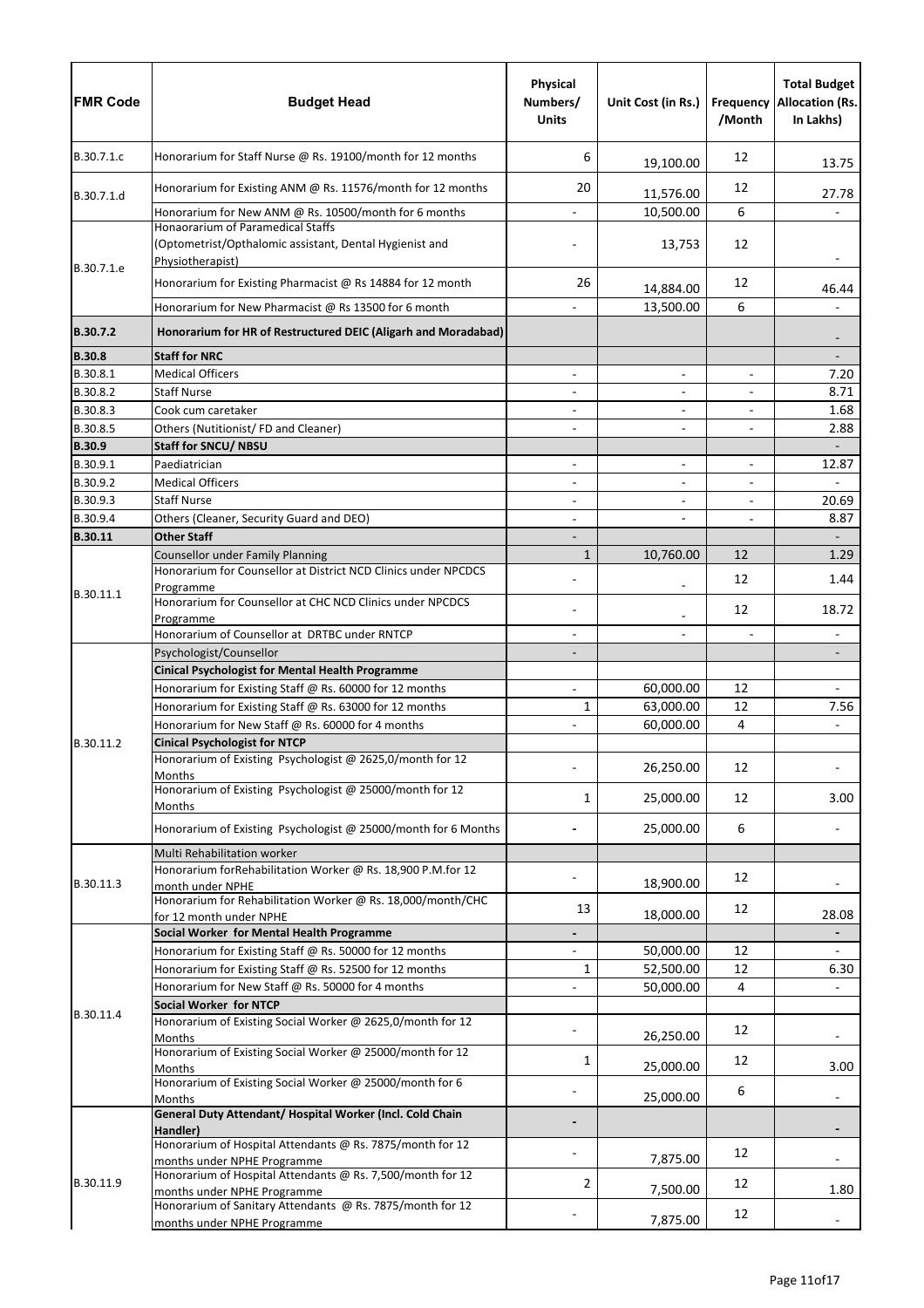| <b>FMR Code</b> | <b>Budget Head</b>                                                                                                                            | Physical<br>Numbers/<br><b>Units</b> | Unit Cost (in Rs.)       | /Month                   | <b>Total Budget</b><br><b>Frequency Allocation (Rs.</b><br>In Lakhs) |
|-----------------|-----------------------------------------------------------------------------------------------------------------------------------------------|--------------------------------------|--------------------------|--------------------------|----------------------------------------------------------------------|
|                 | Honorarium of Sanitary Attendants @ Rs. 7,500/month for 12<br>months under NPHE Programme                                                     | 2                                    | 7,500.00                 | 12                       | 1.80                                                                 |
|                 | Others (Audiometrics Asstt., Instructor for Hearing Imapired                                                                                  |                                      |                          |                          |                                                                      |
|                 | Children, Multi Task Worker, Field Worker)                                                                                                    |                                      |                          |                          |                                                                      |
| B.30.11.17      | Honorarium of Multi Task Worker @ Rs. 12000/month for 12<br>month                                                                             | 1                                    | 12,000.00                | 12                       | 1.44                                                                 |
| B.30.11.19      | Rogi Sahayta Kendra                                                                                                                           |                                      |                          |                          |                                                                      |
| <b>B.30.13</b>  | <b>Administrative Staff</b>                                                                                                                   |                                      |                          |                          |                                                                      |
|                 | Case Registry Asstt for Mental Health Programme                                                                                               |                                      |                          |                          |                                                                      |
| B.30.13.7       | Honorarium for Existing Staff @ Rs. 10000 for 12 months                                                                                       | $\mathbf{1}$                         | 10,000.00                | 12                       | 1.20                                                                 |
|                 | Honorarium for New Staff @ Rs. 10000 for 4 months                                                                                             | $\overline{\phantom{0}}$             | 10,000.00                | 4                        |                                                                      |
| B.30.13.12      | <b>Cold Chain Handler</b>                                                                                                                     |                                      |                          |                          | 1.44                                                                 |
| B.30.17         | <b>Others</b>                                                                                                                                 |                                      |                          |                          |                                                                      |
|                 | Honorarium to ICTC counsellors for Adolescent Health activities                                                                               |                                      |                          |                          |                                                                      |
|                 | Honorariumof Counsellors under RKSK                                                                                                           |                                      |                          |                          |                                                                      |
|                 | Honorarium of AH counselor DH level (1st & 2nd phase) @ Rs.                                                                                   |                                      |                          | 12                       |                                                                      |
| B.30.17.1       | 14585 per month for 12 month                                                                                                                  |                                      | 14,585.00                |                          |                                                                      |
|                 | Honorarium of AH counselor DH/MC & CHC level @ 13891 per                                                                                      |                                      | 13,891.00                | 12                       |                                                                      |
|                 | month for 12 month<br>AH counselor @ Rs.13230 per month for 12 month                                                                          |                                      | 13,230.00                | 12                       |                                                                      |
|                 | Honorarium of vacant AH counselorat DH/MC & CHC level @                                                                                       |                                      |                          |                          |                                                                      |
|                 | 12600 per month for 9 months                                                                                                                  |                                      | 12,600.00                | 9                        |                                                                      |
| <b>B.30.18</b>  | Incentive/ Awards etc. to SN, ANMs etc. (Including group/team<br>based incentives at sub-centre/PHC for primary care)                         |                                      |                          |                          |                                                                      |
| B.30.18.1       | HRP identification and followup incentive for ANM                                                                                             | $\overline{\phantom{a}}$             | $\overline{\phantom{a}}$ | $\overline{\phantom{a}}$ | 10.60                                                                |
| B.30.18.2       | Performance based incentive for ANM at HPDs only                                                                                              |                                      |                          |                          |                                                                      |
| <b>B.30.19</b>  | <b>Other Incentives Schemes</b>                                                                                                               |                                      |                          |                          |                                                                      |
| B.30.19.1       | Performance based incentive under Maternal Health for LSCS at<br>DHW / DCH in HPDs                                                            |                                      |                          |                          |                                                                      |
| B.30.19.2       | FRU Opratinalisation for Gynae and Anesthetist Specialist on call<br>from Government Sector for NHPD & HPDs                                   |                                      | 3,000.00                 |                          | 3.00                                                                 |
| B.30.19.3       | FRU Opratinalisation for Gynae Specialist/ Surgeon on call from<br>Private Sector for NHPD & HPDs                                             |                                      | 6,500.00                 |                          | 3.64                                                                 |
| B.30.19.4       | FRU Opratinalisation for Anesthetist Specialist on call from Private<br>Sector for NHPD & HPDs                                                |                                      | 3,000.00                 |                          | 2.04                                                                 |
| B.30.19.5       | Performance based Incentives to RMNCHA Counselors in Family<br>Planning<br>EPF (Employer's contribution) $@$ 13.36% for salaries <= Rs.15,000 | 100                                  | 50.00                    | 1                        | 0.05                                                                 |
| <b>B.30.21</b>  | pm                                                                                                                                            |                                      |                          |                          | 30.62                                                                |
|                 | Sub total of Human Resource                                                                                                                   |                                      |                          |                          | 1,046.88                                                             |
|                 | <b>Total of Mission Flexipool</b>                                                                                                             |                                      |                          |                          | 2,646.47                                                             |
|                 |                                                                                                                                               |                                      |                          |                          |                                                                      |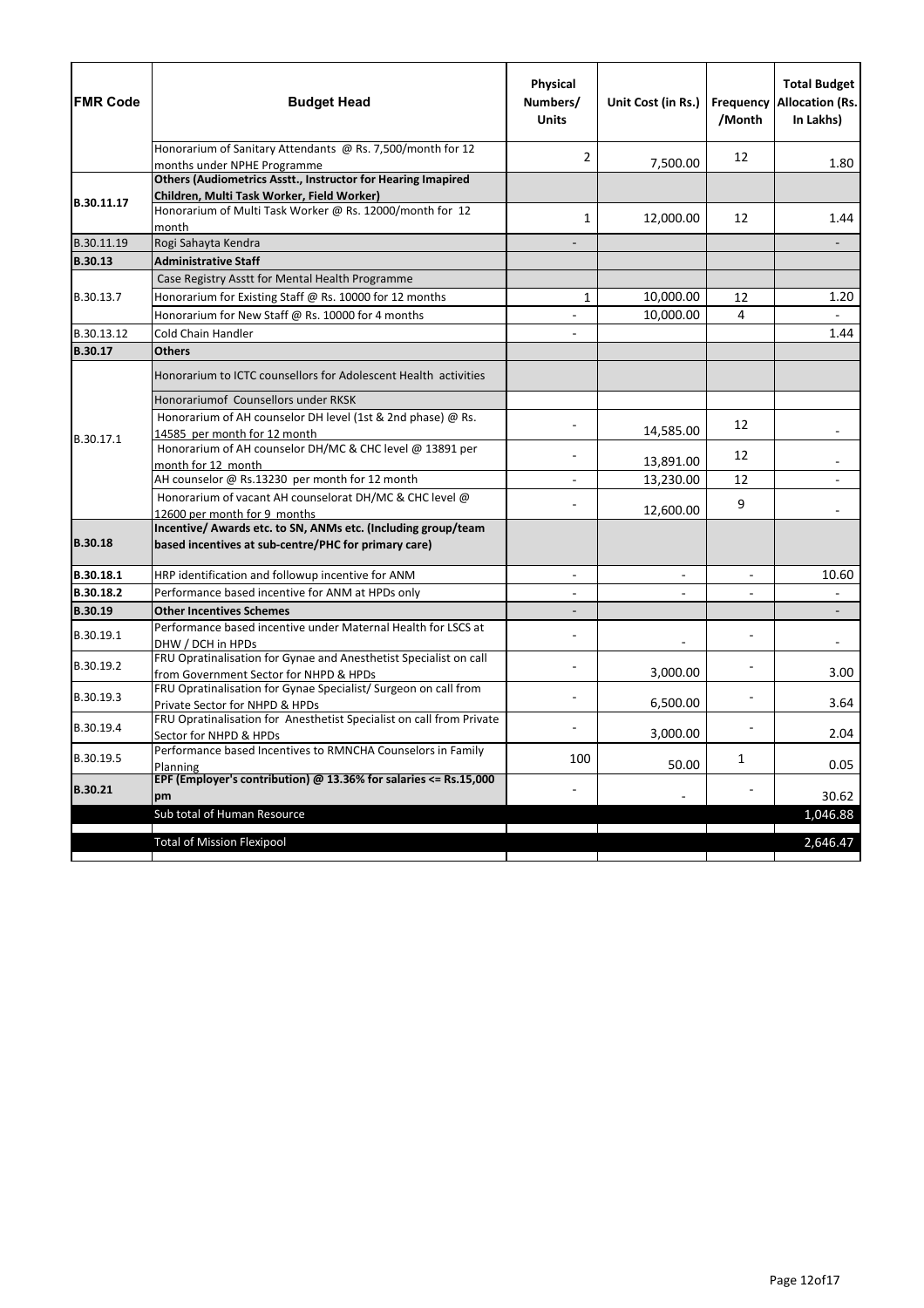| <b>FMR Code</b> | <b>Budget Head</b>                                                                                                                      | <b>Physical</b><br>Numbers/<br><b>Units</b> | Unit Cost (in Rs.)           | <b>Frequency</b><br>/Month | <b>Total Budget</b><br><b>Allocation (Rs.</b><br>In Lakhs) |
|-----------------|-----------------------------------------------------------------------------------------------------------------------------------------|---------------------------------------------|------------------------------|----------------------------|------------------------------------------------------------|
| $\mathsf C$     | <b>IMMUNISATION</b><br>RI strengthening project (Review meeting, Mobility support,                                                      |                                             |                              |                            |                                                            |
| C.1             | <b>Outreach services etc.)</b>                                                                                                          |                                             |                              |                            |                                                            |
| C.1.a           | Mobility Support for supervision for district level officers.                                                                           |                                             | $\overline{\phantom{a}}$     | $\overline{\phantom{a}}$   | 2.50                                                       |
| C.1.d           | Quarterly review meetings exclusive for RI at district level with                                                                       |                                             |                              |                            | 0.26                                                       |
| C.1.e           | Block MOs, CDPO, and other stake holders<br>Quarterly review meetings exclusive for RI at block level                                   |                                             | $\blacksquare$               |                            | 7.80                                                       |
|                 | Focus on slum & underserved areas in urban areas/alternative                                                                            |                                             |                              |                            |                                                            |
| C.1.f           | vaccinator for slums (only where regular ANM under NUHM not<br>engaged)                                                                 |                                             |                              |                            |                                                            |
| C.1.h           | Alternative vaccine delivery in hard to reach areas                                                                                     |                                             |                              |                            | 12.94                                                      |
| C.1.i           | Alternative Vaccine Delivery in other areas                                                                                             | $\overline{\phantom{a}}$                    | $\overline{\phantom{a}}$     | $\overline{\phantom{a}}$   | 19.40                                                      |
| C.1.j           | To develop microplan at sub-centre level                                                                                                |                                             |                              |                            | 0.26                                                       |
| C.1.k           | For consolidation of micro plans at block level                                                                                         |                                             | $\overline{\phantom{0}}$     |                            | 0.16                                                       |
| C.1.1           | POL for vaccine delivery from State to district and from district to<br>PHC/CHCs                                                        |                                             |                              |                            | 1.50                                                       |
| C.1.m           | Consumables for computer including provision for internet access                                                                        |                                             |                              |                            | 0.05                                                       |
| C.1.n           | Red/Black plastic bags etc.                                                                                                             | $\overline{\phantom{a}}$                    | $\overline{\phantom{a}}$     | $\overline{\phantom{a}}$   | 2.07                                                       |
| C.1.o           | Hub Cutter/Bleach/Hypochlorite solution/ Twin bucket                                                                                    |                                             |                              |                            | 0.17<br>0.47                                               |
| C.1.p<br>C.1.q  | <b>Safety Pits</b><br>State specific requirement                                                                                        |                                             | $\qquad \qquad \blacksquare$ | $\overline{a}$             | 1.35                                                       |
| C.1.r           | <b>Teeka Express Operational Cost</b>                                                                                                   | $\overline{\phantom{a}}$                    | $\overline{\phantom{0}}$     | $\overline{\phantom{a}}$   | $\sim$                                                     |
| C.2             | <b>Salary of Contractual Staffs</b>                                                                                                     |                                             |                              |                            |                                                            |
| C.2.2           | Computer Assistants support for District level                                                                                          |                                             | $\overline{\phantom{a}}$     | $\overline{\phantom{0}}$   | 1.46                                                       |
| C.4             | <b>Cold chain maintenance</b>                                                                                                           |                                             |                              |                            | 0.25                                                       |
| C.5             | <b>ASHA Incentive</b>                                                                                                                   |                                             |                              |                            | 96.50                                                      |
|                 |                                                                                                                                         |                                             |                              |                            |                                                            |
|                 | Sub total of RI                                                                                                                         |                                             |                              |                            | 147.13                                                     |
| D               | National Iodine Difficiency & Disorder Control Programme                                                                                |                                             |                              |                            |                                                            |
| D <sub>6</sub>  | Printing of format for ASHA                                                                                                             | $\mathbf{1}$                                | 5,000.00                     | $\mathbf{1}$               | 0.05                                                       |
|                 | <b>National Disease Control Programme (NDCP)</b>                                                                                        |                                             |                              |                            |                                                            |
| E               | INTEGRATED DISEASE SURVEILLANCE PROGRAMME (IDSP)                                                                                        |                                             |                              |                            |                                                            |
| E.1             | REMUNERATION FOR CONTRACTUAL HUMAN RESOURCE                                                                                             |                                             |                              |                            |                                                            |
| E.1.4           | <b>State Consultant (Training)</b>                                                                                                      |                                             | $\blacksquare$               | $\overline{\phantom{a}}$   |                                                            |
| E.1.5           | <b>State Entomologist</b>                                                                                                               |                                             |                              |                            |                                                            |
| E.1.9           | Honorarium of District Epidemiologists                                                                                                  |                                             |                              |                            | 6.00                                                       |
| E.1.11          | Honorarium of District Data Manager                                                                                                     |                                             |                              |                            | 2.69                                                       |
| E.1.12          | Data Entry Operator*                                                                                                                    |                                             |                              |                            | 1.59                                                       |
| E.2             | <b>TRAINING</b>                                                                                                                         |                                             |                              |                            |                                                            |
| E.2.3           | Hospital Pharmacists/Nurses Training (1 day)                                                                                            |                                             | $\overline{\phantom{0}}$     |                            | 0.45                                                       |
| E.4             | <b>OPERATIONAL COSTS</b>                                                                                                                |                                             |                              |                            |                                                            |
| E.4.1           | MOBILITY: Travel Cost, POL, etc. during outbreak investigations and<br>field visits for monitoring programme activities at SSU & DSU on |                                             |                              |                            | 1.30                                                       |
|                 | need basis<br>Office expenses on telephone, fax, Broadband Expenses, Weekly                                                             |                                             |                              |                            |                                                            |
| E.4.2           | Alert Bulletin/Annual Disease Surveillance report, minor repairs                                                                        |                                             |                              |                            | 1.25                                                       |
|                 | and AMC of IT/office equipment supplied under IDSP, Meetings<br>and other miscellaneous expenditures etc.                               |                                             |                              |                            |                                                            |
|                 |                                                                                                                                         |                                             |                              |                            |                                                            |
|                 | Sub total of IDSP                                                                                                                       |                                             |                              |                            | 13.27                                                      |
| F               | <b>NVBDCP</b>                                                                                                                           |                                             |                              |                            |                                                            |
| F.1.1           | <b>Malaria</b>                                                                                                                          |                                             |                              |                            |                                                            |
|                 |                                                                                                                                         |                                             |                              |                            |                                                            |
|                 |                                                                                                                                         |                                             |                              |                            |                                                            |
| F.1.1.a.ii      | District VBD Consultant @ Rs.24039/month for 4 months                                                                                   |                                             |                              |                            |                                                            |
| F.1.1.b         | ASHA Incentive/ Honorarium                                                                                                              |                                             |                              |                            | 0.19                                                       |
| F.1.1.d         | Monitoring, Evaluation & Supervision & Epidemic Preparedness<br>including mobility & NAMMIS and MPW monitoring incentive                |                                             |                              |                            | 0.40                                                       |
| F.1.1.e         | PPP / NGO and Intersectoral Convergence                                                                                                 |                                             |                              |                            | 0.01                                                       |
| F.1.1.f         | Training / Capacity Building<br>(@Rs 97230/batch as per RCH training norms)                                                             |                                             |                              |                            |                                                            |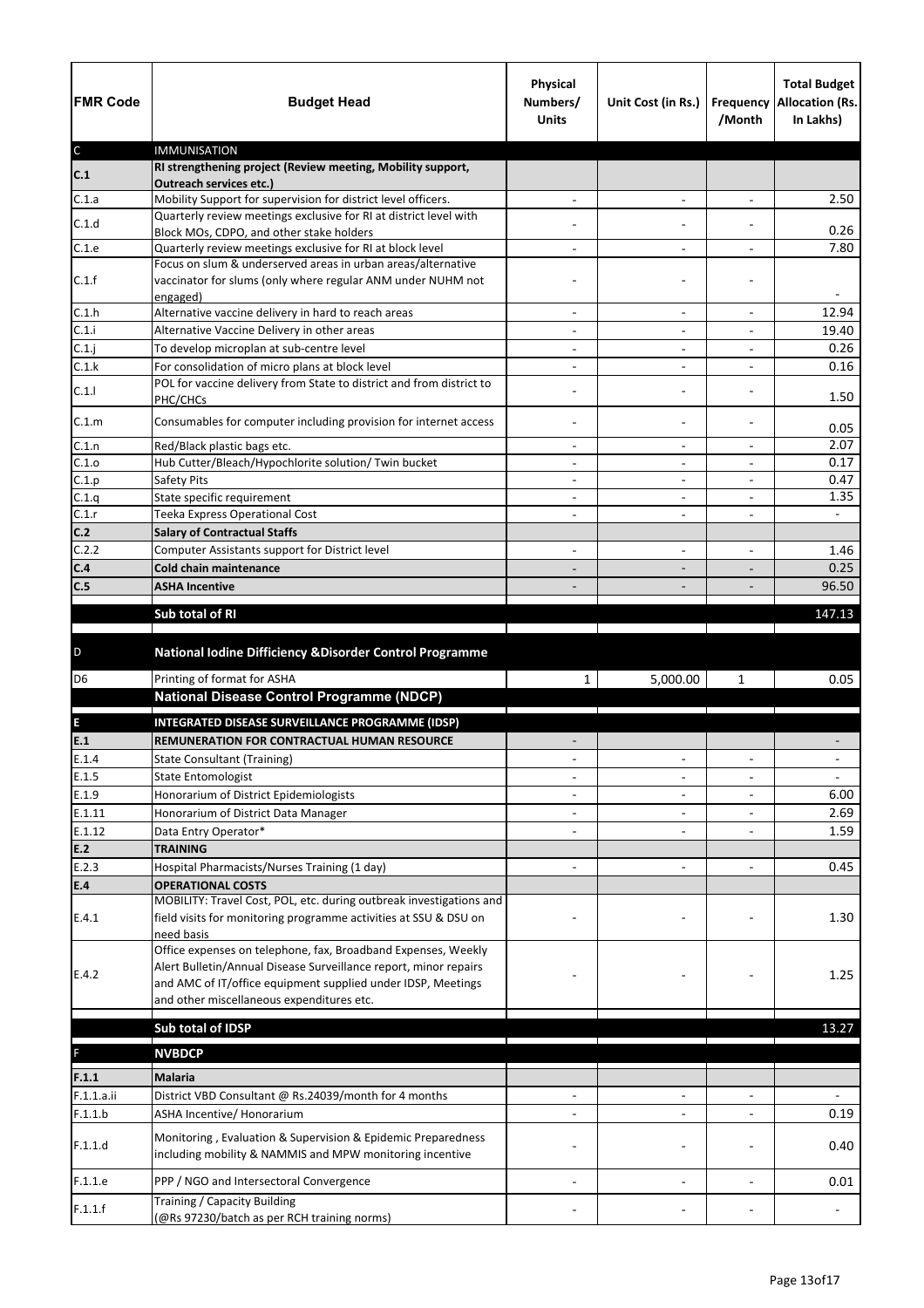| <b>FMR Code</b> | <b>Budget Head</b>                                                                                                                                                                                                                                                                                                                                             | Physical<br>Numbers/<br><b>Units</b> | Unit Cost (in Rs.)           | Frequency<br>/Month          | <b>Total Budget</b><br><b>Allocation (Rs.</b><br>In Lakhs) |
|-----------------|----------------------------------------------------------------------------------------------------------------------------------------------------------------------------------------------------------------------------------------------------------------------------------------------------------------------------------------------------------------|--------------------------------------|------------------------------|------------------------------|------------------------------------------------------------|
| F.1.2           | Dengue & Chikungunya                                                                                                                                                                                                                                                                                                                                           |                                      |                              |                              |                                                            |
| F.1.2.a(ii)     | Sentinel surveillance Hospital recurrent                                                                                                                                                                                                                                                                                                                       | $\overline{\phantom{a}}$             | $\overline{\phantom{a}}$     | $\qquad \qquad \blacksquare$ |                                                            |
| F.1.2.c         | Monitoring/supervision and Rapid response                                                                                                                                                                                                                                                                                                                      |                                      | $\blacksquare$               |                              | 0.62                                                       |
| F.1.2.d         | Epidemic preparedness                                                                                                                                                                                                                                                                                                                                          |                                      | $\overline{\phantom{a}}$     |                              | 0.28                                                       |
| F.1.2.f         | Vector Control, environmental management & fogging machine                                                                                                                                                                                                                                                                                                     |                                      |                              |                              | 0.68                                                       |
| F.1.2.h         | <b>Training / workshop</b>                                                                                                                                                                                                                                                                                                                                     | $\overline{\phantom{a}}$             | $\overline{\phantom{a}}$     | $\overline{\phantom{a}}$     | 0.15                                                       |
| F.1.3           | Acute Encephalitis Syndrome (AES)/ Japanese Encephalitis (JE)                                                                                                                                                                                                                                                                                                  |                                      |                              |                              |                                                            |
| F.1.3.a         | Strengthening of Sentinel sites which will include Diagnostics and<br>Case Management, supply of kits by Gol                                                                                                                                                                                                                                                   |                                      |                              |                              |                                                            |
| F.1.3.d         | Monitoring and supervision                                                                                                                                                                                                                                                                                                                                     | $\overline{\phantom{a}}$             | $\qquad \qquad \blacksquare$ | $\overline{\phantom{a}}$     |                                                            |
|                 | ICU Establishment in endemic districts                                                                                                                                                                                                                                                                                                                         | $\overline{a}$                       | $\blacksquare$               | $\overline{a}$               |                                                            |
| $F.1.3.$ j      | 05 Medical Officer, 20 Staff nurse (for 6 Months), as per Gol Norms.                                                                                                                                                                                                                                                                                           |                                      | $\overline{\phantom{a}}$     | $\overline{\phantom{a}}$     |                                                            |
|                 | <b>Ancilary Staff for PICUs</b>                                                                                                                                                                                                                                                                                                                                |                                      |                              |                              |                                                            |
| F.1.3.m         | ASHA incentive for referral of AES/JE cases to the nearest                                                                                                                                                                                                                                                                                                     |                                      |                              |                              |                                                            |
|                 | CHC/DH/Medical College                                                                                                                                                                                                                                                                                                                                         |                                      |                              |                              |                                                            |
| F.1.4           | <b>Lymphatic Filariasis</b>                                                                                                                                                                                                                                                                                                                                    |                                      |                              |                              |                                                            |
| F.1.4.a         | State Task Force, State Technical Advisory Committee<br>meeting, printing of forms/registers, mobility support, district<br>coordination meeting, sensitization of media etc., morbidity<br>management, monitoring & supervision and mobility support<br>for Rapid Response Team and contingency support (printing<br>and IEC to be budgeted under B.10.6.9.d) |                                      |                              |                              | 0.62                                                       |
| F.1.4.b         | Microfilaria Survey<br>(@ Rs50000 each MDA district)                                                                                                                                                                                                                                                                                                           |                                      |                              |                              | 0.50                                                       |
| F.1.4.c         | Monitoring & Evaluation (Post MDA assessment by medical<br>colleges (Govt. & private)/ICMR institutions)<br>(@Rs.15000 each MDA district)                                                                                                                                                                                                                      |                                      |                              |                              | 0.15                                                       |
| F.1.4.d         | Training/sensitization of district level officers on ELF and drug<br>distributors including peripheral health workers                                                                                                                                                                                                                                          |                                      |                              |                              | 6.45                                                       |
| F.1.4.e         | Honorarium for Drug Administrators including ASHAs and<br>supervisors involved in MDA<br>(@Appx drug distributor X Rs.600max)                                                                                                                                                                                                                                  |                                      |                              |                              | 17.00                                                      |
| F.1.4.h         | Post-MDA surveillance<br>(for TAS passed districts only @ 70000per district)                                                                                                                                                                                                                                                                                   |                                      |                              |                              |                                                            |
| F.1.5           | Kala-azar                                                                                                                                                                                                                                                                                                                                                      |                                      |                              |                              |                                                            |
| F.1.5           | Case search/ Camp Approach                                                                                                                                                                                                                                                                                                                                     | $\overline{\phantom{a}}$             | $\overline{\phantom{a}}$     | $\overline{\phantom{a}}$     | 1.28                                                       |
| F.1.5.a         | Spray Pumps & accessories                                                                                                                                                                                                                                                                                                                                      |                                      |                              |                              | 0.25                                                       |
| F.1.5.b         | Operational cost for spray including spray wages                                                                                                                                                                                                                                                                                                               | $\overline{\phantom{a}}$             | $\overline{\phantom{a}}$     | $\overline{\phantom{a}}$     | 1.47                                                       |
| F.1.5.c         | Mobility/POL/supervision                                                                                                                                                                                                                                                                                                                                       |                                      |                              |                              | 1.00                                                       |
| F.1.5.d         | Monitoring & Evaluation                                                                                                                                                                                                                                                                                                                                        | $\overline{\phantom{a}}$             | $\overline{\phantom{a}}$     |                              | 0.50                                                       |
| F.1.5.e         | Training for spraying                                                                                                                                                                                                                                                                                                                                          |                                      |                              |                              | 0.18                                                       |
|                 |                                                                                                                                                                                                                                                                                                                                                                |                                      |                              |                              |                                                            |
|                 | <b>Sub total of NVBDCP</b>                                                                                                                                                                                                                                                                                                                                     |                                      |                              |                              | 31.73                                                      |
|                 |                                                                                                                                                                                                                                                                                                                                                                |                                      |                              |                              |                                                            |
| G               | <b>NLEP</b>                                                                                                                                                                                                                                                                                                                                                    |                                      |                              |                              |                                                            |
| G.1.            | <b>Case detection &amp; Management</b>                                                                                                                                                                                                                                                                                                                         |                                      |                              |                              |                                                            |
| G.1.2<br>G.1.3  | Services in Urban Areas<br><b>Extended ASHA involvement</b>                                                                                                                                                                                                                                                                                                    |                                      |                              |                              | 1.14<br>$\overline{\phantom{a}}$                           |
| G.1.3.a         | Sensitization for ASHA                                                                                                                                                                                                                                                                                                                                         | 300                                  | 100.00                       | $\mathbf{1}$                 | 0.30                                                       |
| G.1.3.b         | Incentive for case detection and treatment completion                                                                                                                                                                                                                                                                                                          |                                      |                              |                              |                                                            |
| G.1.3.b.i       | Detection                                                                                                                                                                                                                                                                                                                                                      |                                      |                              |                              |                                                            |
| G.1.3.b.ii      | PB treatment completion                                                                                                                                                                                                                                                                                                                                        | 21                                   | 400.00                       | $\mathbf{1}$                 | 0.08                                                       |
| G.1.3.b.iii     | <b>MB treatment Completion</b>                                                                                                                                                                                                                                                                                                                                 | 14                                   | 600.00                       | $\mathbf{1}$                 | 0.08                                                       |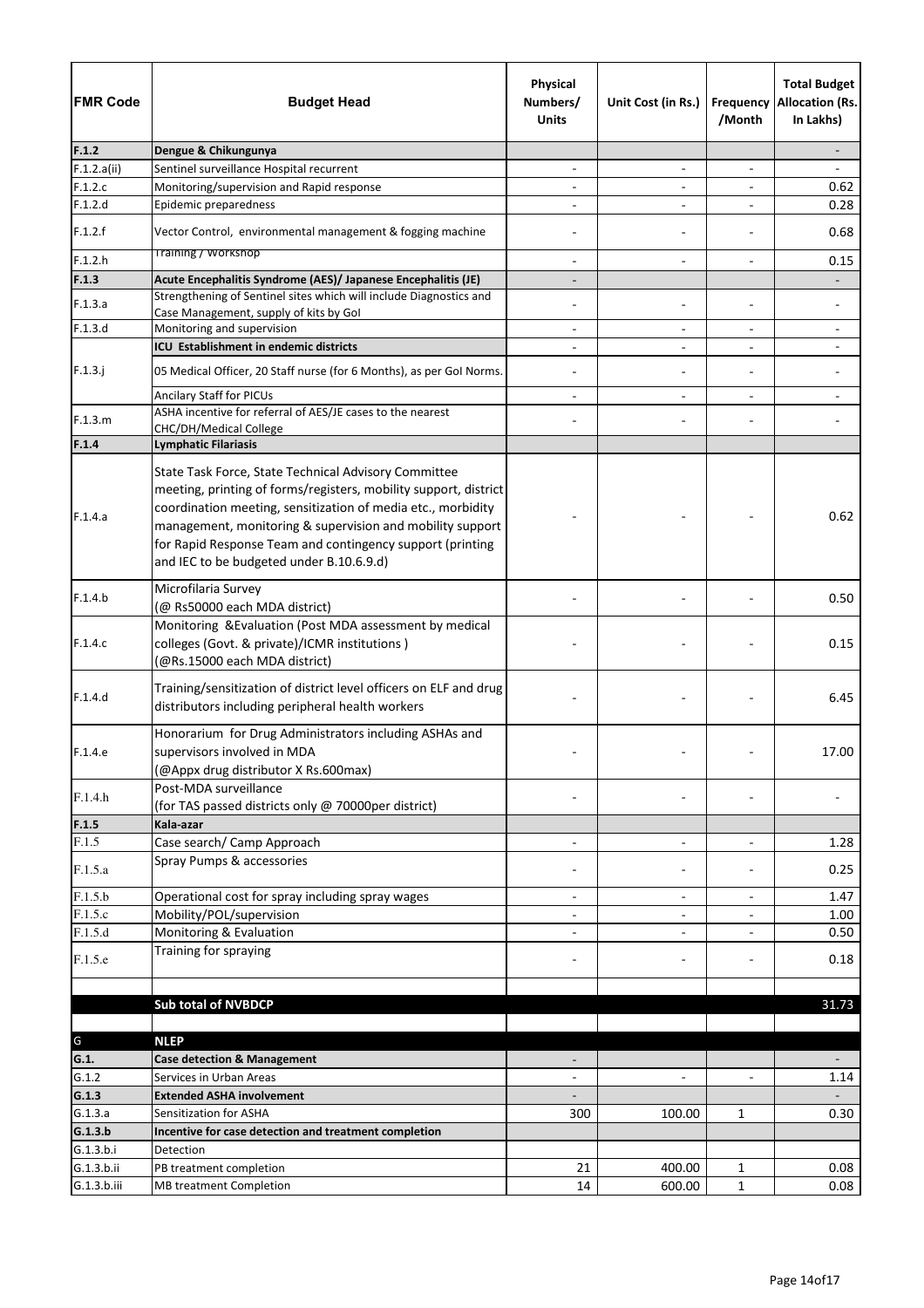| <b>FMR Code</b>      | <b>Budget Head</b>                                                                                                             | <b>Physical</b><br>Numbers/<br><b>Units</b> | Unit Cost (in Rs.)           | /Month                   | <b>Total Budget</b><br><b>Frequency Allocation (Rs.</b><br>In Lakhs) |
|----------------------|--------------------------------------------------------------------------------------------------------------------------------|---------------------------------------------|------------------------------|--------------------------|----------------------------------------------------------------------|
| G.2                  | DPMR: MCR footwear, Aids and appliances, Welfare allowance to<br>patients for RCS, Support to govt. institutions for RCS       |                                             |                              |                          |                                                                      |
| G.2.1                | <b>MCR</b>                                                                                                                     | 150                                         | 300.00                       | $\mathbf{1}$             | 0.45                                                                 |
| G.2.2                | Aids/Appliance                                                                                                                 | 1                                           | 17,000.00                    | $\mathbf{1}$             | 0.17                                                                 |
| G.2.3                | Welfare/RCS                                                                                                                    |                                             | 8,000.00                     | $\mathbf{1}$             | $\overline{\phantom{0}}$                                             |
| G.2.4                | At Institute                                                                                                                   |                                             | 5,000.00                     | $\mathbf{1}$             |                                                                      |
| G.3.2.b<br>G.3.2.b.i | Contractual Staff at District level (All service delivery to be<br>budgeted under B.30)<br>District Leprosy consultant         |                                             | 34,650.00                    | 12                       | $\qquad \qquad \blacksquare$                                         |
| G.4.                 | <b>Programme Management</b>                                                                                                    | $\overline{\phantom{a}}$                    |                              |                          |                                                                      |
| G.4.1                | <b>Travel Cost and Review Meeting</b>                                                                                          |                                             |                              |                          |                                                                      |
| G.4.1.b              | Travel expenses - Contractual Staff at District level                                                                          | $\mathbf{1}$                                | 25,000.00                    | 1                        | 0.25                                                                 |
| G.4.3                | <b>Office Operation &amp; Maintenance</b>                                                                                      |                                             |                              |                          |                                                                      |
| G.4.3.b              | Office operation - District Cell                                                                                               | $\mathbf{1}$                                | 35,000.00                    | $\mathbf{1}$             | 0.35                                                                 |
| G.4.4                | <b>Consumables</b>                                                                                                             |                                             |                              |                          |                                                                      |
| G.4.4.b              | <b>District Cell</b>                                                                                                           | $\mathbf{1}$                                | 30,000.00                    | $\mathbf{1}$             | 0.30                                                                 |
| G.4.5                | <b>Mobility Support</b>                                                                                                        |                                             |                              |                          |                                                                      |
| G.4.5.b              | District Cell                                                                                                                  | $\mathbf{1}$                                | 150,000.00                   | $\mathbf{1}$             | 1.50                                                                 |
| G.5                  | Others: travel expenses for regular staff.                                                                                     | $\mathbf{1}$                                | 20,000.00                    | $\mathbf{1}$             | 0.20                                                                 |
|                      |                                                                                                                                |                                             |                              |                          |                                                                      |
|                      | <b>Sub total of NLEP</b>                                                                                                       |                                             |                              |                          | 4.83                                                                 |
|                      |                                                                                                                                |                                             |                              |                          |                                                                      |
| $\mathsf{H}%$        | <b>RNTCP</b>                                                                                                                   |                                             |                              |                          |                                                                      |
| H.2                  | Laboratory Materials                                                                                                           |                                             | $\overline{\phantom{0}}$     |                          | 14.05                                                                |
| H.3                  | Honorarium/Counselling Charges                                                                                                 |                                             | $\overline{\phantom{0}}$     | $\overline{\phantom{a}}$ | 52.80                                                                |
| H.5                  | <b>Equipment Maintenance</b>                                                                                                   |                                             | $\qquad \qquad -$            |                          | 1.02                                                                 |
| H.6                  | <b>Training</b>                                                                                                                | $\overline{\phantom{a}}$                    | $\overline{\phantom{0}}$     |                          | 9.17                                                                 |
| H.7                  | Vehicle Operation (POL & Maintenance)                                                                                          |                                             | $\overline{a}$               |                          | 8.99                                                                 |
| H.8                  | Vehicle hiring                                                                                                                 |                                             |                              |                          | 14.39                                                                |
| H.10                 | Medical Colleges (All service delivery to be budgeted under B.30)                                                              |                                             |                              |                          |                                                                      |
| H.11                 | <b>Office Operation (Miscellaneous)</b>                                                                                        |                                             | $\overline{\phantom{0}}$     |                          | 2.55                                                                 |
| H.12                 | Contractual Services (All service delivery to be budgeted under<br>B.30)                                                       |                                             | -                            |                          | 77.35                                                                |
| H.13                 | Printing                                                                                                                       | $\overline{\phantom{0}}$                    | $\overline{\phantom{0}}$     | $\overline{a}$           | 2.11                                                                 |
| H.16                 | <b>Procurement of Vehicles</b>                                                                                                 |                                             | $\overline{\phantom{0}}$     |                          |                                                                      |
| H.18                 | Patient Support & Transportation Charges                                                                                       |                                             | $\qquad \qquad -$            |                          | 5.85                                                                 |
| H.19                 | <b>Supervision and Monitoring</b>                                                                                              |                                             | $\overline{\phantom{0}}$     |                          | 6.16                                                                 |
| H.20                 | Annual Increment (Programme Management Staff)                                                                                  |                                             |                              |                          | 3.69                                                                 |
| H.21                 | EPF (Employer's contribution)                                                                                                  |                                             |                              |                          | 0.20                                                                 |
|                      | <b>Sub total of RNTCP</b>                                                                                                      |                                             |                              |                          | 198.31                                                               |
|                      |                                                                                                                                |                                             |                              |                          |                                                                      |
|                      | <b>Total of NDCP</b>                                                                                                           |                                             |                              |                          | 248.15                                                               |
|                      | Non Communicable Disease Control Programme (NCD)                                                                               |                                             |                              |                          |                                                                      |
|                      |                                                                                                                                |                                             |                              |                          |                                                                      |
|                      | <b>National Mental Health programme (NMHP)</b>                                                                                 |                                             |                              |                          |                                                                      |
| J.1                  | <b>District Mental Health Programme</b>                                                                                        |                                             |                              |                          |                                                                      |
| J.1.1                | A) Infrastructure for District DMHP Centre, Counseling Centre<br>under psychology deptt. In aselected college including crisis |                                             |                              |                          |                                                                      |
|                      | helpline setting up the centre, furniture, computer facilities,                                                                |                                             |                              |                          |                                                                      |
| J.1.2                | telephone etc.<br>Training of PHC Medical Officers, Nurses, Paramedical Workers &<br>Other Health Staff working under the DMHP |                                             |                              |                          |                                                                      |
| J.1.3                | Targeted interventions at community level Activities &<br>interventions targeted at schools, colleges, workplaces, out of      |                                             |                              |                          | 12.00                                                                |
|                      | school adolescents, urban slums and suicide prevention.                                                                        |                                             | $\qquad \qquad \blacksquare$ |                          |                                                                      |
| J.1.4                | Equipments<br>Operational expenses of the district centre : rent, telephone                                                    |                                             | $\qquad \qquad -$            |                          |                                                                      |
| J.1.5                | exnenses, website etc                                                                                                          |                                             | $\qquad \qquad -$            |                          | 0.10                                                                 |
| J.1.7                | Miscellaneous/ Travel/ Contingency                                                                                             |                                             |                              |                          | 4.50                                                                 |
|                      |                                                                                                                                |                                             |                              |                          |                                                                      |
|                      | <b>Sub total of NMHP</b>                                                                                                       |                                             |                              |                          | 16.60                                                                |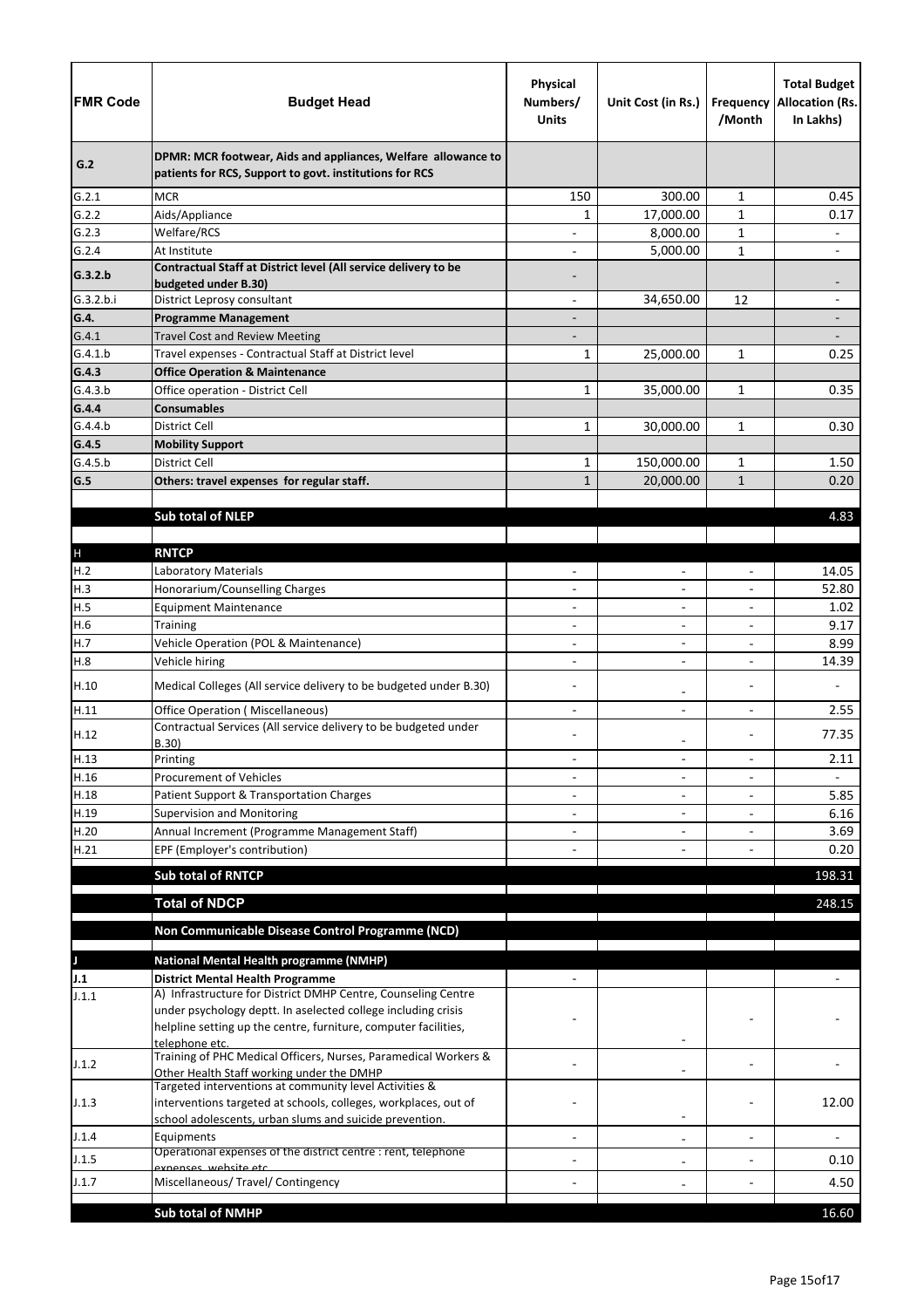| <b>FMR Code</b>  | <b>Budget Head</b>                                                                              | <b>Physical</b><br>Numbers/<br><b>Units</b> | Unit Cost (in Rs.) | Frequency<br>/Month | <b>Total Budget</b><br><b>Allocation (Rs.</b><br>In Lakhs) |
|------------------|-------------------------------------------------------------------------------------------------|---------------------------------------------|--------------------|---------------------|------------------------------------------------------------|
|                  | National Programme for the Healthcare of the Elderly                                            |                                             |                    |                     |                                                            |
| K                | (NPHCE)                                                                                         |                                             |                    |                     |                                                            |
| K.1              | <b>Recurring Grant-in-Aid</b>                                                                   |                                             |                    |                     |                                                            |
| K.1.1<br>K.1.1.1 | <b>District Hospital</b><br>Machinery & Equipment @ Rs.3.00 lakh per unit                       |                                             | 150,000.00         | 12                  | 1.50                                                       |
| K.1.4            | <b>Sub-Centre</b>                                                                               |                                             |                    |                     |                                                            |
| K.1.4.1          | Aids and Appliances @ Rs.0.30 lakh per Sub-Centre                                               | 245                                         | 15,000.00          | 1                   | 36.75                                                      |
|                  | <b>Sub total of NPHCE</b>                                                                       |                                             |                    |                     | 38.25                                                      |
|                  |                                                                                                 |                                             |                    |                     |                                                            |
| ${\sf M}$<br>M.1 | <b>National Tobacco Control Programme (NTCP)</b><br><b>District Tobacco Control Cell (DTCC)</b> |                                             |                    |                     |                                                            |
| M.1.1            | <b>Training/ Sensitization Prog.</b>                                                            |                                             |                    |                     |                                                            |
| M.1.1.1          | 2 Orientation of Stakeholder organizations @ Rs. 54267 per                                      | 2                                           | 54,267.00          | 1                   | 1.09                                                       |
| M.1.1.2          | Orientation<br>Training of Health Professionals                                                 | $\overline{2}$                              | 55,000.00          | 1                   | 1.10                                                       |
| M.1.1.3          | <b>Orientation of Law Enforcers</b>                                                             | 2                                           |                    | 1                   |                                                            |
|                  | Training of PRI's representatives/ Police personnel/ Teachers/                                  |                                             | 70,000.00          |                     | 1.40                                                       |
| M.1.1.4          | Transport personnel/ NGO personnel/ other stakeholders                                          | 1                                           | 84,507.00          | 1                   | 0.85                                                       |
| M.1.1.5          | Other Trainings/Orientations - sessions incorporated in other's<br>training                     | 1                                           | 55,507.00          | 1                   | 0.56                                                       |
| M.1.2            | <b>School Programme</b>                                                                         |                                             |                    |                     |                                                            |
| M.1.2.1          | Coverage of Public School                                                                       | 5                                           | 10,000.00          | 1                   | 0.50                                                       |
| M.1.2.2          | Coverage of Pvt. School                                                                         | 10                                          | 10,500.00          | 1                   | 1.05                                                       |
| M.1.2.3          | Coverage of Public School in other's school programme                                           | 10                                          | 10,500.00          | 1                   | 1.05                                                       |
| M.1.2.4          | Coverage of Pvt. School in other's school programme                                             | 10                                          | 9,000.00           | 1                   | 0.90                                                       |
| M.1.2.5          | Sensitization campaign for college students                                                     | 35                                          | 10,000.00          | $\mathbf{1}$        | 3.50                                                       |
| M.1.3            | <b>Flexible pool</b>                                                                            |                                             |                    |                     |                                                            |
| M.1.3.1          | <b>District level Coordination Committee</b>                                                    | 4                                           | 2,500.00           | 1                   | 0.10                                                       |
| M.1.3.2          | Monitoring Committee on Section 5                                                               | 4                                           | 2,000.00           | 1                   | 0.08                                                       |
| M.1.3.3          | <b>Enforcement Squads</b>                                                                       | 4                                           | 5,000.00           | 1                   | 0.20                                                       |
| M.1.3.4          | Baseline/Endline surveys/ Research studies                                                      | 2                                           | 100,000.00         | 1                   | 2.00                                                       |
| M.1.3.5          | Misc./Office Expenses for all 75 districts and DEO for 14 Existing                              | 1                                           | 455,120.00         | 1                   | 4.55                                                       |
|                  | district @Rs. 12000/month for 12 months                                                         |                                             | 12,000.00          | 12                  | $\overline{\phantom{a}}$                                   |
| M.1.4            | <b>Manpower Support</b>                                                                         |                                             |                    |                     |                                                            |
|                  | Honorarium of Existing District Consultant Rs. 40000/months for 12                              | 1                                           |                    | 12                  |                                                            |
| M.1.4.1          | momths<br>Honorarium of New District Consultant Rs. 40000/months for 6                          |                                             | 40,000.00          |                     | 4.80                                                       |
|                  | momths                                                                                          |                                             | 40,000.00          | 6                   | $\overline{\phantom{a}}$                                   |
| M.1.4.2          | Social Worker                                                                                   |                                             |                    |                     | $\overline{\phantom{a}}$                                   |
| M.1.4.3          | Mobility Support @ Rs. 30000/month for 12 months                                                | $\mathbf{1}$                                | 300,000.00         | $\mathbf 1$         | 3.00                                                       |
| M.1.5            | <b>Non-Recurring Grants</b>                                                                     |                                             |                    |                     |                                                            |
| M.1.5.1          | Procurement of equipment @ Rs. 100000                                                           |                                             | 100,000.00         | $\mathbf 1$         |                                                            |
| M.2              | <b>Tobacco Cessation Centre (TCC)</b>                                                           |                                             |                    |                     |                                                            |
| M.2.1            | <b>Training &amp; Outreach</b>                                                                  |                                             |                    |                     |                                                            |
| M.2.1.1          | Weekly FGD with the tobacco users @ Rs. 1000 per week                                           | 1                                           | 1,000.00           | 52                  | 0.52                                                       |
| M.2.1.2          | Monthly meeting with the hospital staff @ 4000 per month                                        | 1                                           | 4,000.00           | 12                  | 0.48                                                       |
| M.2.2            | Contingency/Misc.                                                                               |                                             |                    |                     |                                                            |
| M.2.2.1          | Mobility support @ Rs. 5,000 p.m.                                                               | 1                                           | 5,000.00           | 12                  | 0.60                                                       |
| M.2.2.2          | Office Expenses @ 40,000 p.a.                                                                   | 1                                           | 40,000.00          | $\mathbf{1}$        | 0.40                                                       |
| M.2.3            | <b>Non-Recurring Grants</b>                                                                     |                                             |                    |                     |                                                            |
| M.2.3.1          | Procurement of equipment for Setting and Running TCC @ 2,50,000                                 |                                             | 250,000.00         | 1                   |                                                            |
|                  | <b>Sub total of NTCP</b>                                                                        |                                             |                    |                     | 28.72                                                      |
|                  |                                                                                                 |                                             |                    |                     |                                                            |